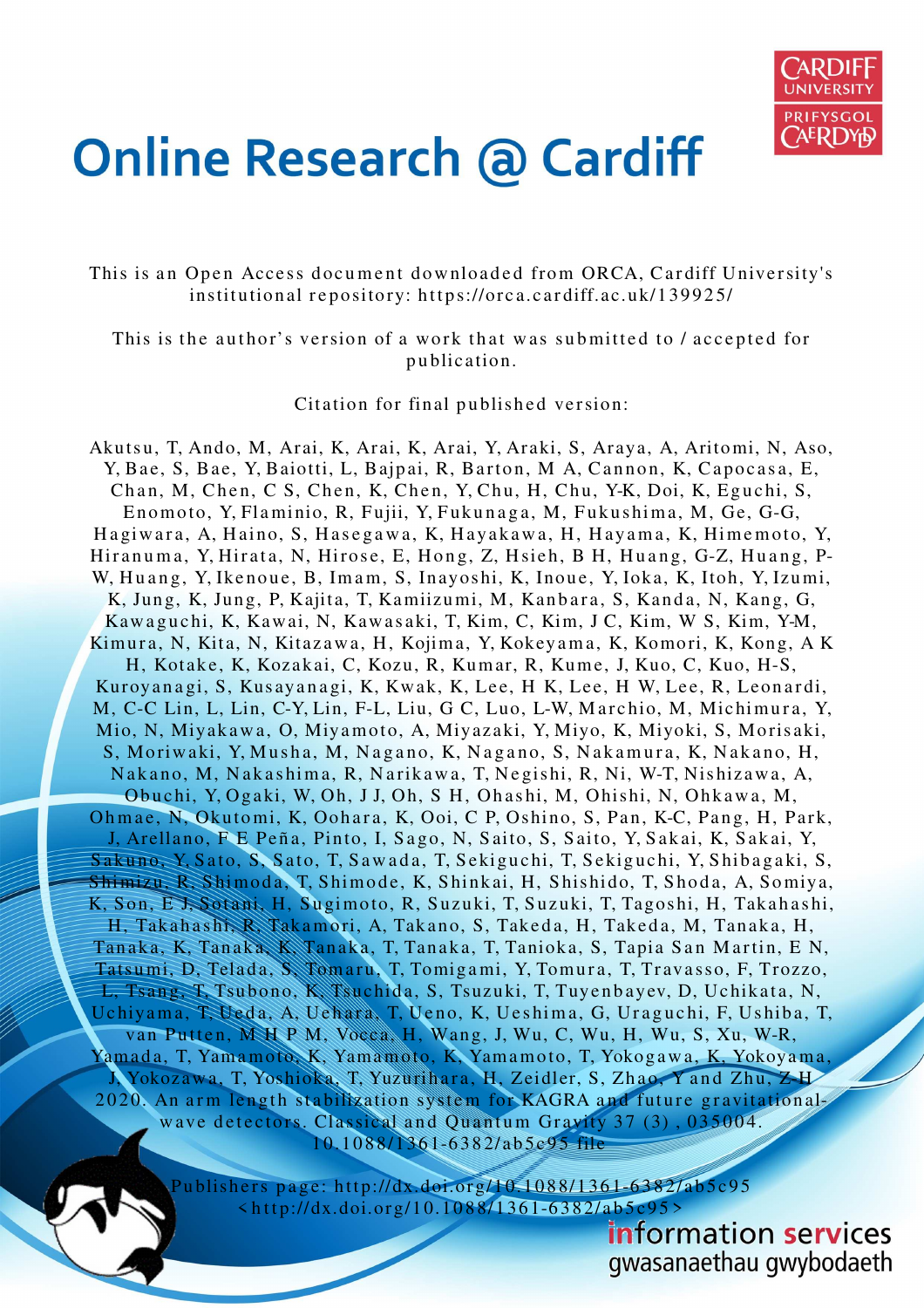# Please note:

Changes made as a result of publishing processes such as copy-editing, formatting and page numbers may not be reflected in this version. For the definitive version of this publication, please refer to the published source. You are advised to consult the publisher's version if you wish to cite this paper.

This version is being made available in accordance with publisher policies. S e e

http://orca.cf.ac.uk/policies.html for usage policies. Copyright and moral rights for publications made available in ORCA are retained by the copyright holders.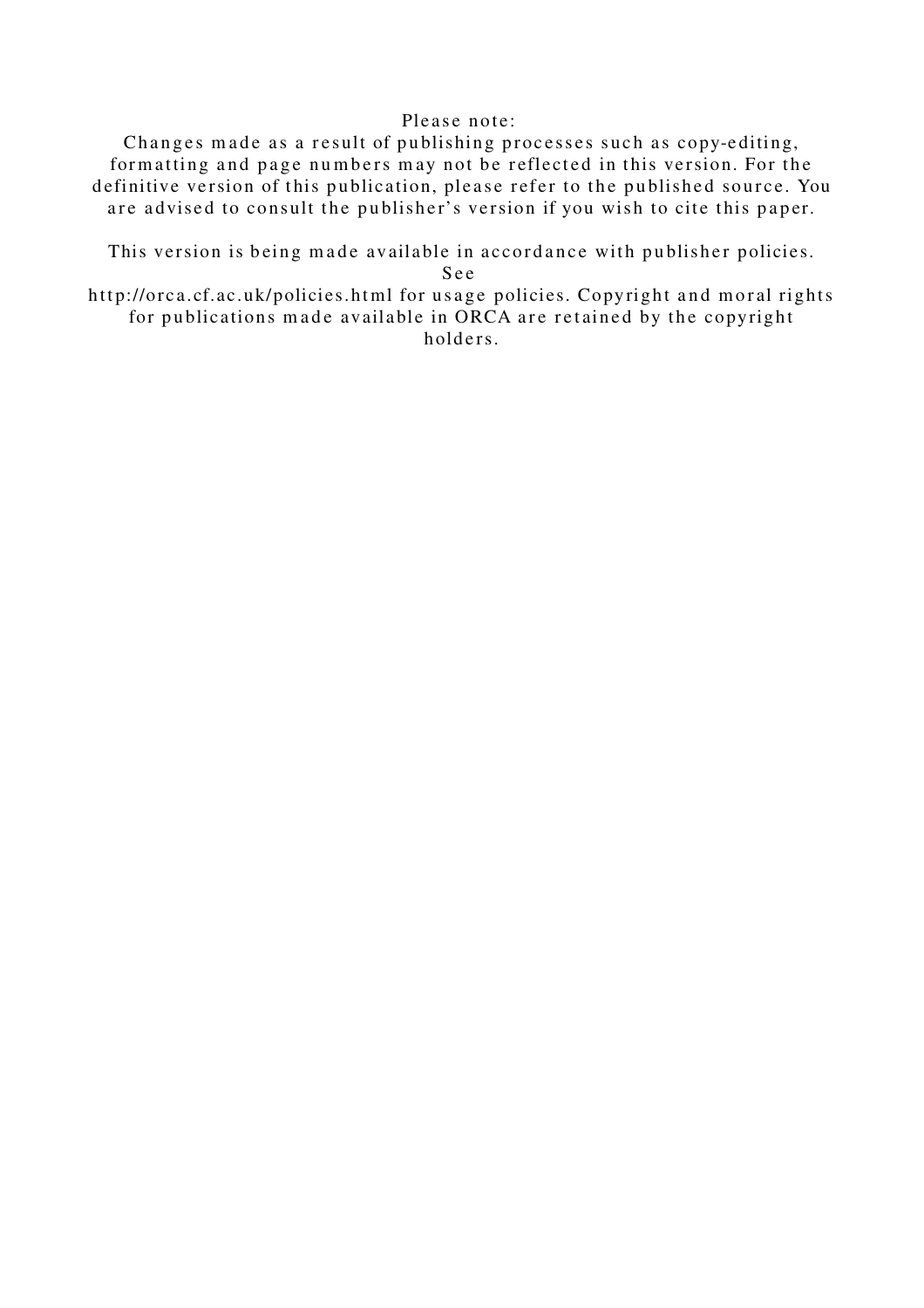# An arm length stabilization system for KAGRA and future gravitational-wave detectors

T. Akutsu<sup>1,2</sup>, M. Ando<sup>3,4,1</sup>, K. Arai<sup>5</sup>, K. Arai<sup>6</sup>, Y. Arai<sup>6</sup>,

S. Araki<sup>7</sup>, A. Araya<sup>8</sup>, N. Aritomi<sup>3</sup>, Y. Aso<sup>9,10</sup>, S. Bae<sup>11</sup>,

Y. Bae<sup>12</sup>, L. Baiotti<sup>13</sup>, R. Bajpai<sup>14</sup>, M. A. Barton<sup>1</sup>, K. Cannon<sup>4</sup>,

E. Capocasa<sup>1</sup>, M. Chan<sup>15</sup>, C. Chen<sup>16,17</sup>, K. Chen<sup>18</sup>, Y. Chen<sup>17</sup>,

H. Chu<sup>18</sup>, Y-K. Chu<sup>19</sup>, K. Doi<sup>20</sup>, S. Eguchi<sup>15</sup>, Y. Enomoto<sup>3</sup>,

R. Flaminio $^{21,1}$ , Y. Fujii $^{22}$ , M. Fukunaga $^6$ , M. Fukushima $^1,$ 

G. Ge<sup>23</sup>, A. Hagiwara<sup>6,24</sup>, S. Haino<sup>19</sup>, K. Hasegawa<sup>6</sup>,

H. Hayakawa $^{25}\!$ , K. Hayama $^{15}\!$ , Y. Himemoto $^{26}\!$ , Y. Hiranuma $^{27}\!$ ,

N. Hirata<sup>1</sup>, E. Hirose<sup>6</sup>, Z. Hong<sup>28</sup>, B. H. Hsieh<sup>29</sup>, G-Z. Huang<sup>28</sup>,

P. Huang $^{23}$ , Y. Huang $^{19}$ , B. Ikenoue<sup>1</sup>, S. Imam $^{28}$ , K. Inayoshi $^{30}$ ,

Y. Inoue<sup>18</sup>, K. Ioka<sup>31</sup>, Y. Itoh<sup>32,33</sup>, K. Izumi<sup>34</sup>, K. Jung<sup>35</sup>,

P. Jung $^{25}$ , T. Kajita $^{36}$ , M. Kamiizumi $^{25}$ , S. Kanbara $^{20}$ ,

N. Kanda $^{32,33}$ , G. Kang $^{11}$ , K. Kawaguchi $^6$ , N. Kawai $^{37}$ ,

T. Kawasaki<sup>3</sup>, C. Kim<sup>38</sup>, J. C. Kim<sup>39</sup>, W. S. Kim<sup>12</sup>,

Y.-M. Kim<sup>35</sup>, N. Kimura<sup>24</sup>, N. Kita<sup>3</sup>, H. Kitazawa<sup>20</sup>,

Y. Kojima $^{40}$ , K. Kokeyama $^{25}$ , K. Komori $^3$ , A. K. H. Kong $^{17}$ ,

K. Kotake $^{15}$ , C. Kozakai $^9$ , R. Kozu $^{41}$ , R. Kumar $^5$ , J. Kume $^4$ ,

C. Kuo<sup>18</sup>, H-S. Kuo<sup>28</sup>, S. Kuroyanagi<sup>42</sup>, K. Kusayanagi<sup>37</sup>,

K. Kwak<sup>35</sup>, H. K. Lee<sup>43</sup>, H. W. Lee<sup>39</sup>, R. Lee<sup>17</sup>, M. Leonardi<sup>1</sup>,

L. C.-C. Lin<sup>35</sup>, C-Y. Lin<sup>44</sup>, F-L. Lin<sup>28</sup>, G. C. Liu<sup>16</sup>, L.-W. Luo<sup>19</sup>,

M. Marchio<sup>1</sup>, Y. Michimura<sup>3</sup>, N. Mio<sup>45</sup>, O. Miyakawa<sup>25</sup>,

A. Miyamoto<sup>33</sup>, Y. Miyazaki<sup>3</sup>, K. Miyo<sup>25</sup>, S. Miyoki<sup>25</sup>,

S. Morisaki $^4$ , Y. Moriwaki $^{20}$ , M. Musha $^{46}$ , K. Nagano $^6$ ,

S. Nagano $^{47}$ , K. Nakamura $^1$ , H. Nakano $^{48}$ , M. Nakano $^{20,6}$ ,

R. Nakashima $^{37}$ , T. Narikawa $^{49}$ , R. Negishi $^{27}$ , W.-T. Ni $^{23,17,50}$ ,

A. Nishizawa<sup>4</sup>, Y. Obuchi<sup>1</sup>, W. Ogaki<sup>6</sup>, J. J. Oh<sup>12</sup>, S. H. Oh<sup>12</sup>,

M. Ohashi<sup>25</sup>, N. Ohishi<sup>9</sup>, M. Ohkawa<sup>51</sup>, N. Ohmae<sup>52</sup>,

K. Okutomi<sup>25</sup>, K. Oohara<sup>27</sup>, C. P. Ooi<sup>3</sup>, S. Oshino<sup>25</sup>, K. Pan<sup>17</sup>,

H. Pang $^{18}$ , J. Park $^{53}$ , F. E. Peña Arellano $^{25}$ , I. Pinto $^{54}$ ,

N. Sago $^{55}$ , S. Saito $^1$ , Y. Saito $^{25}$ , K. Sakai $^{56}$ , Y. Sakai $^{27}$ ,

Y. Sakuno $^{15}$ , S. Sato $^{57}$ , T. Sato $^{51}$ , T. Sawada $^{32}$ , T. Sekiguchi<sup>4</sup>,

Y. Sekiguchi<sup>58</sup>, S. Shibagaki<sup>15</sup>, R. Shimizu<sup>1</sup>, T. Shimoda<sup>3</sup>,

K. Shimode<sup>25</sup>, H. Shinkai<sup>59</sup>, T. Shishido<sup>10</sup>, A. Shoda<sup>1</sup>,

K. Somiya $^{37}$ , E. J. Son<sup>12</sup>, H. Sotani<sup>1</sup>, R. Sugimoto<sup>20</sup>,

T. Suzuki $^{51}$ , T. Suzuki $^6$ , H. Tagoshi $^6$ , H. Takahashi $^{60}$ ,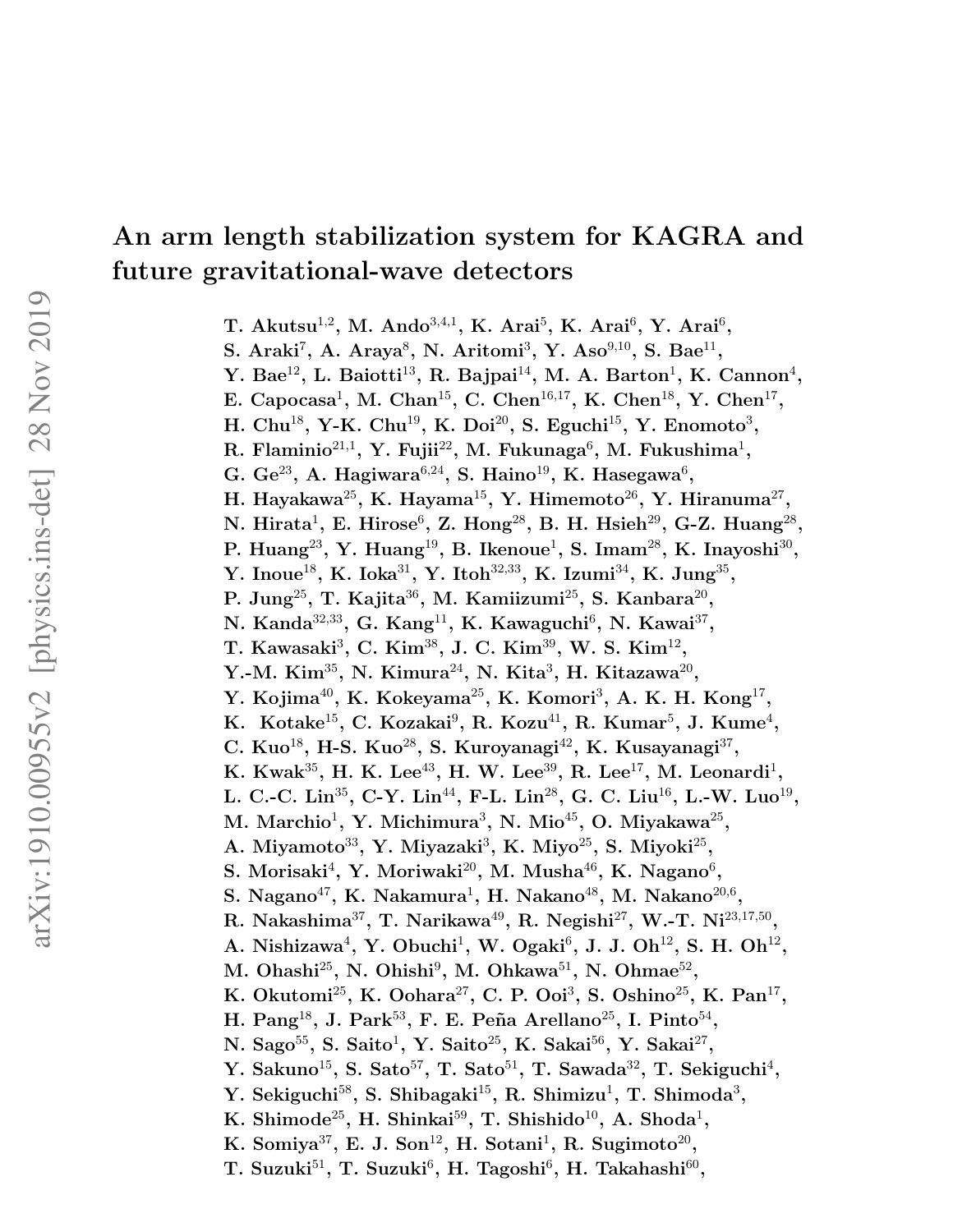- $\rm R.~Takahashi^1,~A.~Takamori^8,~S.~Takano^3,~H.~Takeda^3,$
- M. Takeda $^{27}$ , H. Tanaka $^{29}$ , K. Tanaka $^{33}$ , K. Tanaka $^{29}$ ,
- T. Tanaka $^6$ , T. Tanaka $^{49}$ , S. Tanioka $^{1,10}$ , E. N. Tapia San
- $\mathrm{Martin}^1, \, \mathrm{D. \; Tatsumi}^1, \, \mathrm{S. \; Telada}^{61}, \, \mathrm{T. \; Tomaru}^1, \, \mathrm{Y. \; Tomigami}^{32},$
- T. Tomura $^{25}$ , F. Travasso $^{62,63}$ , L. Trozzo $^{25}$ , T. Tsang $^{64}$ ,
- K. Tsubono<sup>3</sup>, S. Tsuchida<sup>32</sup>, T. Tsuzuki<sup>1</sup>, D. Tuyenbayev<sup>19</sup>,
- N. Uchikata $^{65}$ , T. Uchiyama $^{25}$ , A. Ueda $^{24}$ , T. Uehara $^{66,67}$ ,
- K. Ueno<sup>4</sup>, G. Ueshima<sup>60</sup>, F. Uraguchi<sup>1</sup>, T. Ushiba<sup>6</sup>,
- M. H. P. M. van Putten<sup>68</sup>, H. Vocca<sup>63</sup>, J. Wang<sup>23</sup>, C. Wu<sup>17</sup>,
- H.  $Wu^{17}$ , S.  $Wu^{17}$ , W-R.  $Xu^{28}$ , T. Yamada<sup>29</sup>, K. Yamamoto<sup>20</sup>,
- K. Yamamoto $^{29}$ , T. Yamamoto $^{25}$ , K. Yokogawa $^{20}$ ,
- J. Yokoyama $^{4,3},$  T. Yokozawa $^{25},$  T. Yoshioka $^{20},$  H. Yuzurihara $^6,$
- S. Zeidler<sup>1</sup>, Y. Zhao<sup>1</sup>, Z.-H. Zhu<sup>69</sup>

<sup>1</sup> Gravitational Wave Project Office, National Astronomical Observatory of Japan (NAOJ), Mitaka City, Tokyo 181-8588, Japan

<sup>2</sup> Advanced Technology Center, National Astronomical Observatory of Japan (NAOJ), Japan

<sup>3</sup> Department of Physics, The University of Tokyo, Bunkyo-ku, Tokyo 113-0033, Japan

<sup>4</sup> Research Center for the Early Universe (RESCEU), The University of Tokyo, Bunkyo-ku, Tokyo 113-0033, Japan

<sup>5</sup> California Institute of Technology, Pasadena, CA 91125, USA

<sup>6</sup> Institute for Cosmic Ray Research (ICRR), KAGRA Observatory, The University of Tokyo, Kashiwa City, Chiba 277-8582, Japan

<sup>7</sup> Accelerator Laboratory, High Energy Accelerator Research Organization (KEK), Tsukuba City, Ibaraki 305-0801, Japan

<sup>8</sup> Earthquake Research Institute, The University of Tokyo, Bunkyo-ku, Tokyo 113-0032, Japan

<sup>9</sup> Kamioka Branch, National Astronomical Observatory of Japan (NAOJ), Kamioka-cho, Hida City, Gifu 506-1205, Japan

<sup>10</sup> The Graduate University for Advanced Studies (SOKENDAI), Mitaka City, Tokyo 181-8588, Japan

<sup>11</sup> Korea Institute of Science and Technology Information (KISTI), Yuseong-gu, Daejeon 34141, Korea

<sup>12</sup> National Institute for Mathematical Sciences, Daejeon 34047, Korea

<sup>13</sup> Department of Earth and Space Science, Graduate School of Science, Osaka University, Toyonaka City, Osaka 560-0043, Japan

<sup>14</sup> School of High Energy Accelerator Science, The Graduate University for Advanced Studies (SOKENDAI), Tsukuba City, Ibaraki 305-0801, Japan

<sup>15</sup> Department of Applied Physics, Fukuoka University, Jonan, Fukuoka City, Fukuoka 814-0180, Japan

<sup>16</sup> Department of Physics, Tamkang University, Danshui Dist., New Taipei City 25137, Taiwan

<sup>17</sup> Department of Physics and Institute of Astronomy, National Tsing Hua University, Hsinchu 30013, Taiwan

<sup>18</sup> Department of Physics, Center for High Energy and High Field Physics, National Central University, Zhongli District, Taoyuan City 32001, Taiwan

<sup>19</sup> Institute of Physics, Academia Sinica, Nankang, Taipei 11529, Taiwan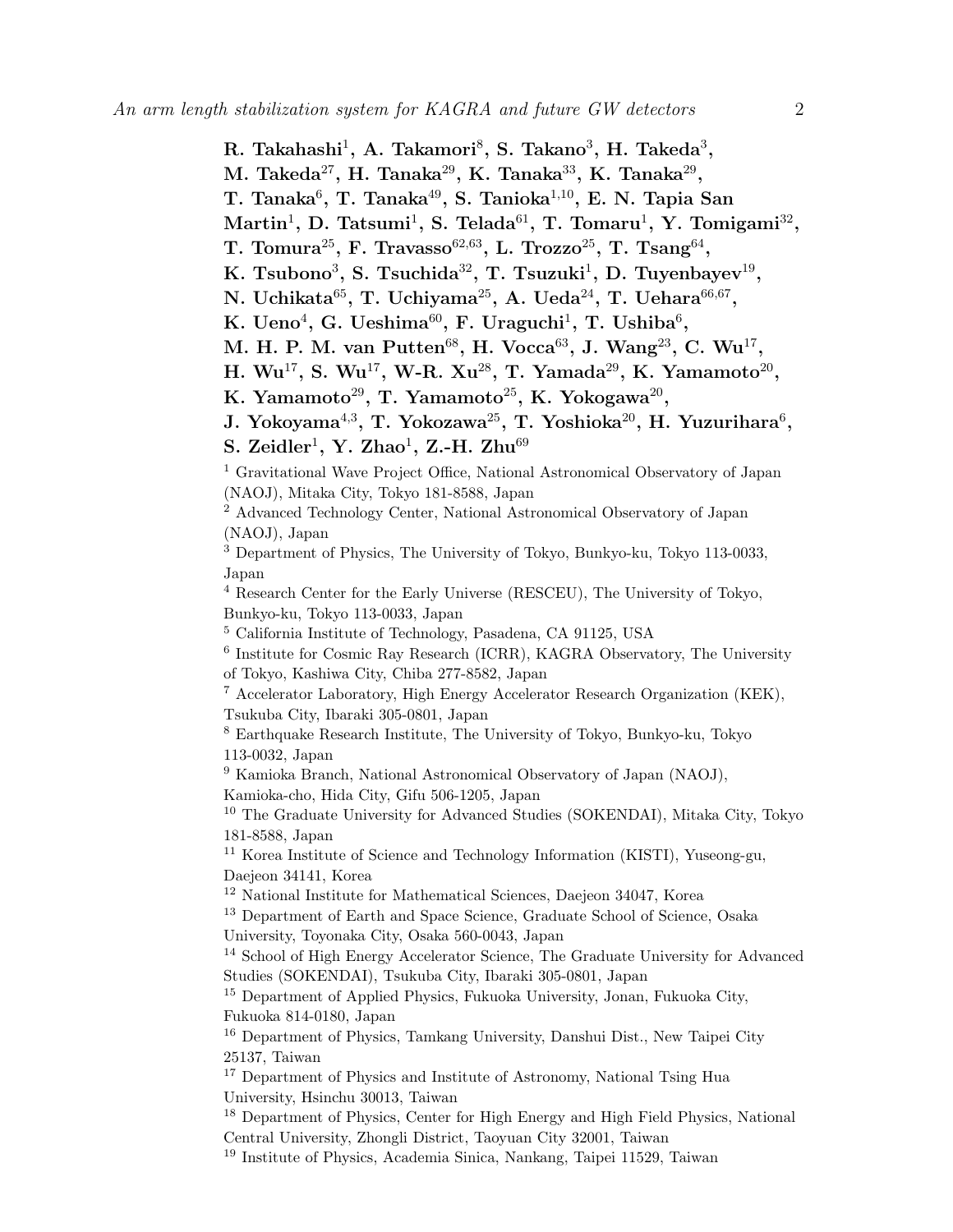<sup>20</sup> Department of Physics, University of Toyama, Toyama City, Toyama 930-8555, Japan

<sup>21</sup> Univ. Grenoble Alpes, Laboratoire d'Annecy de Physique des Particules (LAPP), Universit´e Savoie Mont Blanc, CNRS/IN2P3, F-74941 Annecy, France

<sup>22</sup> Department of Astronomy, The University of Tokyo, Mitaka City, Tokyo 181-8588, Japan

<sup>23</sup> State Key Laboratory of Magnetic Resonance and Atomic and Molecular Physics, Wuhan Institute of Physics and Mathematics (WIPM), Chinese Academy of Sciences, Xiaohongshan, Wuhan 430071, China

<sup>24</sup> Applied Research Laboratory, High Energy Accelerator Research Organization (KEK), Tsukuba City, Ibaraki 305-0801, Japan

<sup>25</sup> Institute for Cosmic Ray Research (ICRR), KAGRA Observatory, The University of Tokyo, Kamioka-cho, Hida City, Gifu 506-1205, Japan

<sup>26</sup> College of Industrial Technology, Nihon University, Narashino City, Chiba 275-8575, Japan

<sup>27</sup> Graduate School of Science and Technology, Niigata University, Nishi-ku, Niigata City, Niigata 950-2181, Japan

<sup>28</sup> Department of Physics, National Taiwan Normal University, Taipei 116, Taiwan <sup>29</sup> Institute for Cosmic Ray Research (ICRR), Research Center for Cosmic Neutrinos (RCCN), The University of Tokyo, Kashiwa City, Chiba 277-8582, Japan

<sup>30</sup> Kavli Institute for Astronomy and Astrophysics, Peking University, China

<sup>31</sup> Yukawa Institute for Theoretical Physics (YITP), Kyoto University, Sakyou-ku, Kyoto City, Kyoto 606-8502, Japan

<sup>32</sup> Department of Physics, Graduate School of Science, Osaka City University, Sumiyoshi-ku, Osaka City, Osaka 558-8585, Japan

<sup>33</sup> Nambu Yoichiro Institute of Theoretical and Experimental Physics (NITEP), Osaka City University, Sumiyoshi-ku, Osaka City, Osaka 558-8585, Japan

<sup>34</sup> Institute of Space and Astronautical Science (JAXA), Chuo-ku, Sagamihara City, Kanagawa 252-0222, Japan

<sup>35</sup> Department of Physics, School of Natural Science, Ulsan National Institute of Science and Technology (UNIST), Ulsan 44919, Korea

<sup>36</sup> Institute for Cosmic Ray Research (ICRR), The University of Tokyo, Kashiwa City, Chiba 277-8582, Japan

<sup>37</sup> Graduate School of Science and Technology, Tokyo Institute of Technology, Meguro-ku, Tokyo 152-8551, Japan

<sup>38</sup> Department of Physics, Ewha Womans University, Seodaemun-gu, Seoul 03760, Korea

<sup>39</sup> Department of Computer Simulation, Inje University, Gimhae, Gyeongsangnam-do 50834, Korea

<sup>40</sup> Department of Physical Science, Hiroshima University, Higashihiroshima City, Hiroshima 903-0213, Japan

<sup>41</sup> Institute for Cosmic Ray Research (ICRR), Research Center for Cosmic Neutrinos (RCCN), The University of Tokyo, Kamioka-cho, Hida City, Gifu 506-1205, Japan

<sup>42</sup> Institute for Advanced Research, Nagoya University, Furocho, Chikusa-ku, Nagoya City, Aichi 464-8602, Japan

<sup>43</sup> Department of Physics, Hanyang University, Seoul 133-791, Korea

<sup>44</sup> National Center for High-performance computing, National Applied Research Laboratories, Hsinchu Science Park, Hsinchu City 30076, Taiwan

<sup>45</sup> Institute for Photon Science and Technology, The University of Tokyo, Bunkyo-ku, Tokyo 113-8656, Japan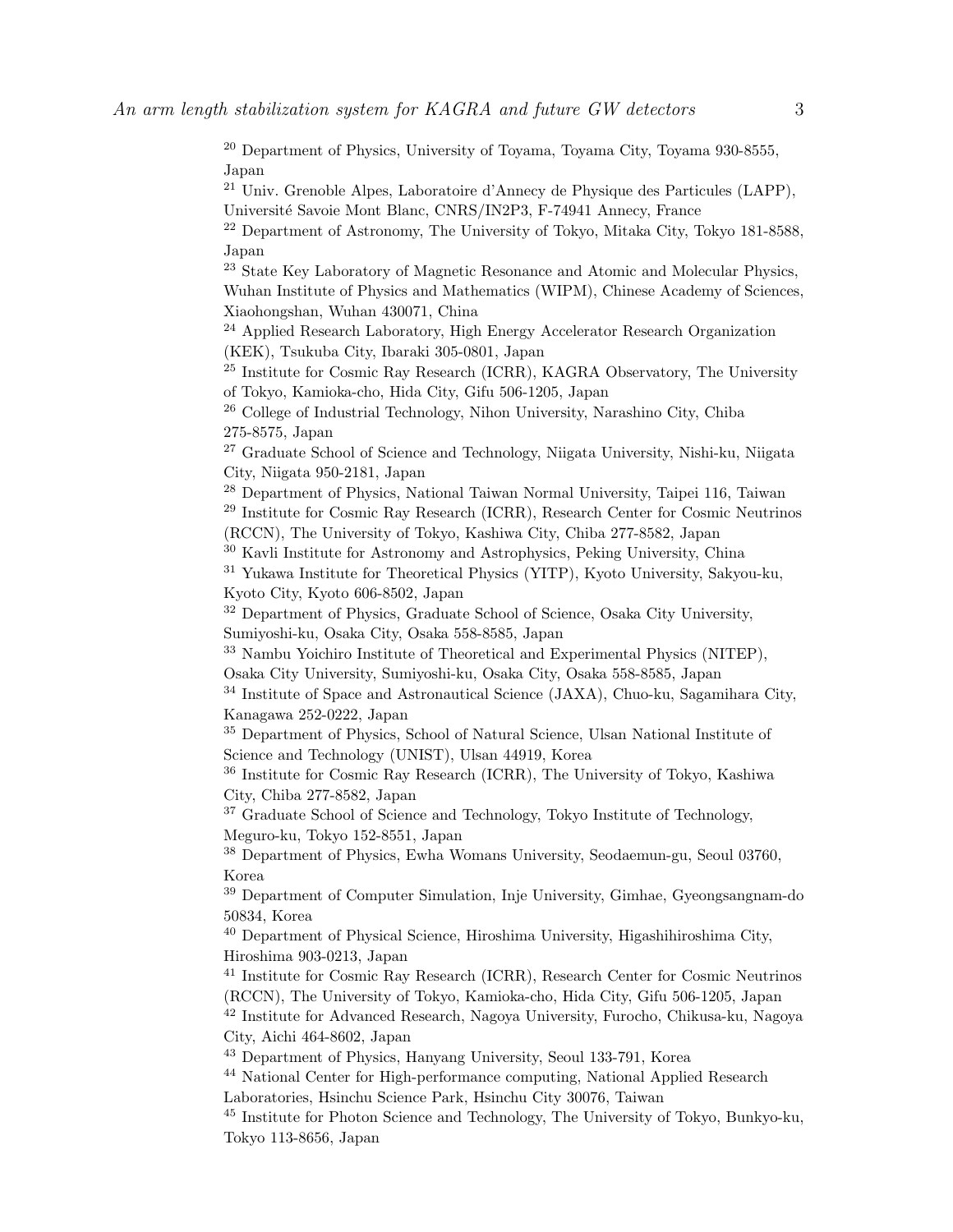<sup>46</sup> Institute for Laser Science, University of Electro-Communications, Chofu City, Tokyo 182-8585, Japan

<sup>47</sup> The Applied Electromagnetic Research Institute, National Institute of Information and Communications Technology (NICT), Koganei City, Tokyo 184-8795, Japan

<sup>48</sup> Faculty of Law, Ryukoku University, Fushimi-ku, Kyoto City, Kyoto 612-8577, Japan

<sup>49</sup> Department of Physics, Kyoto University, Sakyou-ku, Kyoto City, Kyoto 606-8502, Japan

<sup>50</sup> School of Optical Electrical and Computer Engineering, The University of Shanghai for Science and Technology, China

<sup>51</sup> Faculty of Engineering, Niigata University, Nishi-ku, Niigata City, Niigata 950-2181, Japan

<sup>52</sup> Center for advanced photonics, Research Institute of Physics and Chemstry (RIKEN), Wako City, Saitama 351-0198, Japan

<sup>53</sup> Optical instrument developement team, Korea Basic Science Institute, Korea

<sup>54</sup> Department of Engineering, University of Sannio, Benevento 82100, Italy

<sup>55</sup> Faculty of Arts and Science, Kyushu University, Nishi-ku, Fukuoka City, Fukuoka 819-0395, Japan

<sup>56</sup> Department of Electronic Control Engineering, National Institute of Technology, Nagaoka College, Nagaoka City, Niigata 940-8532, Japan

<sup>57</sup> Graduate School of Science and Engineering, Hosei University, Koganei City, Tokyo 184-8584, Japan

<sup>58</sup> Faculty of Science, Toho University, Funabashi City, Chiba 274-8510, Japan

<sup>59</sup> Faculty of Information Science and Technology, Osaka Institute of Technology, Hirakata City, Osaka 573-0196, Japan

 $60$  Department of Information & Management Systems Engineering, Nagaoka University of Technology, Nagaoka City, Niigata 940-2188, Japan

<sup>61</sup> National Metrology Institute of Japan, National Institute of Advanced Industrial Science and Technology, Tsukuba City, Ibaraki 305-8568, Japan

<sup>62</sup> University of Camerino, Italy

<sup>63</sup> Istituto Nazionale di Fisica Nucleare, University of Perugia, Perugia 06123, Italy <sup>64</sup> Faculty of Science, Department of Physics, The Chinese University of Hong Kong, Shatin, N.T., Hong Kong, Hong Kong

<sup>65</sup> Faculty of Science, Niigata University, Nishi-ku, Niigata City, Niigata 950-2181, Japan

<sup>66</sup> Department of Communications, National Defense Academy of Japan, Yokosuka City, Kanagawa 239-8686, Japan

<sup>67</sup> Department of Physics, University of Florida, Gainesville, FL 32611, USA

<sup>68</sup> Department of Physics and Astronomy, Sejong University, Gwangjin-gu, Seoul 143-747, Korea

<sup>69</sup> Department of Astronomy, Beijing Normal University, Beijing 100875, China

E-mail: yenomoto@icrr.u-tokyo.ac.jp

2 December 2019

Abstract. Modern ground-based gravitational wave (GW) detectors require a complex interferometer configuration with multiple coupled optical cavities. Since achieving the resonances of the arm cavities is the most challenging among the lock acquisition processes, the scheme called arm length stabilization (ALS) had been employed for lock acquisition of the arm cavities. We designed a new type of the ALS, which is compatible with the interferometers having long arms like the next generation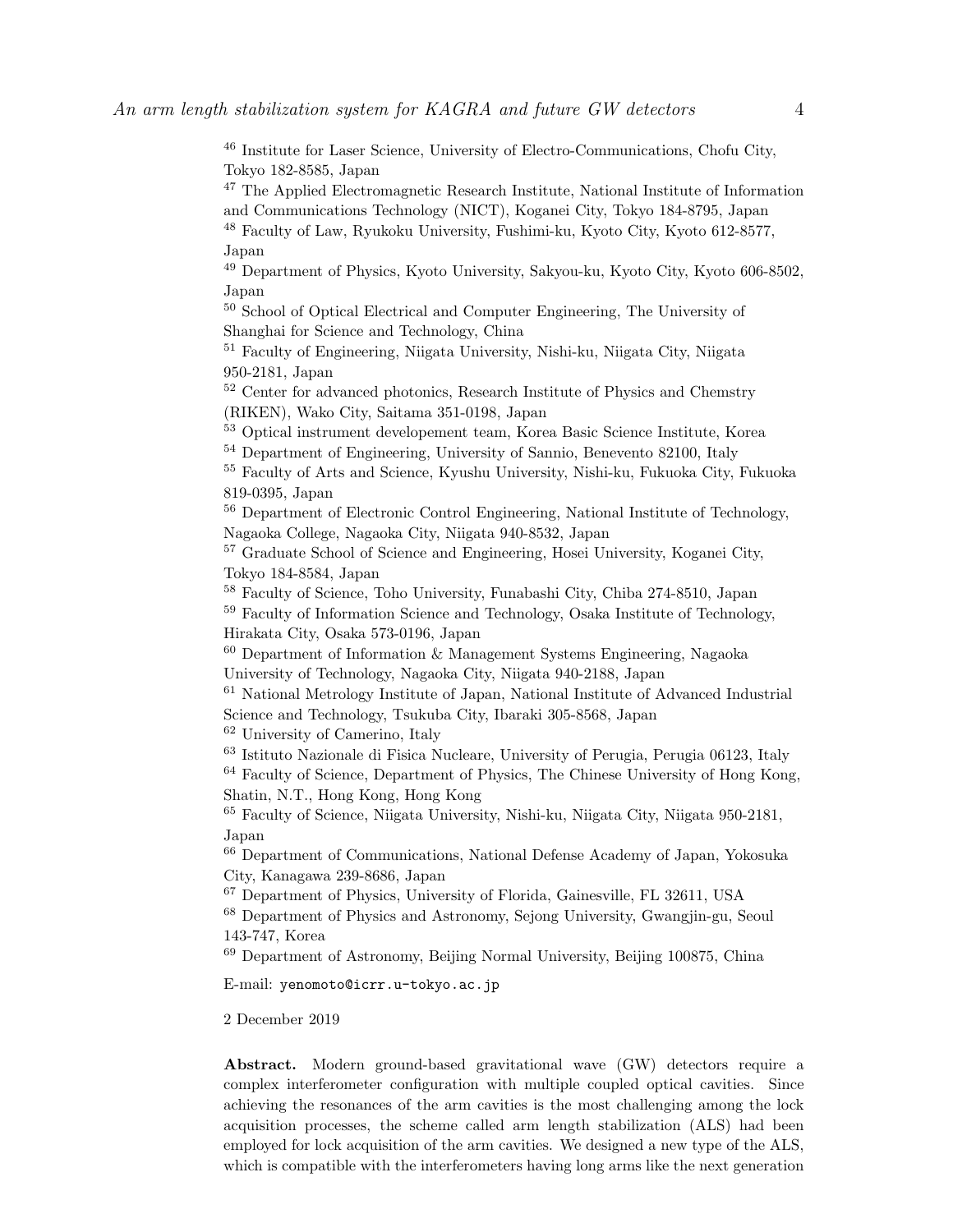GW detectors. The features of the new ALS are that the control configuration is simpler than those of previous ones and that it is not necessary to lay optical fibers for the ALS along the kilometer-long arms of the detector. Along with simulations of its noise performance, an experimental test of the new ALS was performed utilizing a single arm cavity of KAGRA. This paper presents the first results of the test where we demonstrated that lock acquisition of the arm cavity was achieved using the new ALS. We also demonstrated that the root mean square of residual noise was measured to be 8.2 Hz in units of frequency, which is smaller than the linewidth of the arm cavity and thus low enough to lock the full interferometer of KAGRA in a repeatable and reliable manner.

PACS numbers: 04.80.Nn, 95.55.Ym, 95.75.Kk, 07.60.Ly

Keywords: gravitational-wave detector, interferometer

Submitted to: Class. Quantum Grav.

# 1. Introduction

The first direct detection of gravitational waves (GWs) by the two LIGO detectors from a binary black hole merger in 2015 [1] marked the beginning of an era of GW astronomy. Moreover, the detection of GWs from a binary neutron star merger by the three LIGO-Virgo detectors [2], and many other electromagnetic follow-up observations [3] provided new insights into compact stars and their mergers. These observations of GW events have proved the importance of direct detection of GWs and detection with multiple GW detectors. It is planned that KAGRA joins the global GW detector network in late 2019 as the fourth detector [4]. It is expected that four-detector-observation enables us to improve the sky coverage of the localizable sources of GWs [4,5], to increase the network duty cycle, and to disentangle polarizations of GWs [6]. KAGRA has two unique features that the detector is built underground [7, 8] and the key components, test masses that respond to GWs, are cooled down to cryogenic temperature [8, 9]. These features will be of great importance for the next generation detectors [10, 11]. Therefore intensive development of KAGRA is necessary not only for maximizing the science output of the four-detector network but also for paving the way towards the realization of the next generation detectors.

Currently all the GW detectors at sensitivities high enough to detect GWs are terrestrial laser interferometers. Although the working principle of such detectors is as simple as that of the Michelson interferometer, the real optical configurations of them are rather complex. In fact, the designed configurations of the main interferometers of Advanced LIGO, Advanced Virgo, and KAGRA employ multiple optical cavities. To properly operate the detector, all the cavities have to be controlled at their resonances. Thus the control of the main interferometer is essential. Furthermore, it is necessary to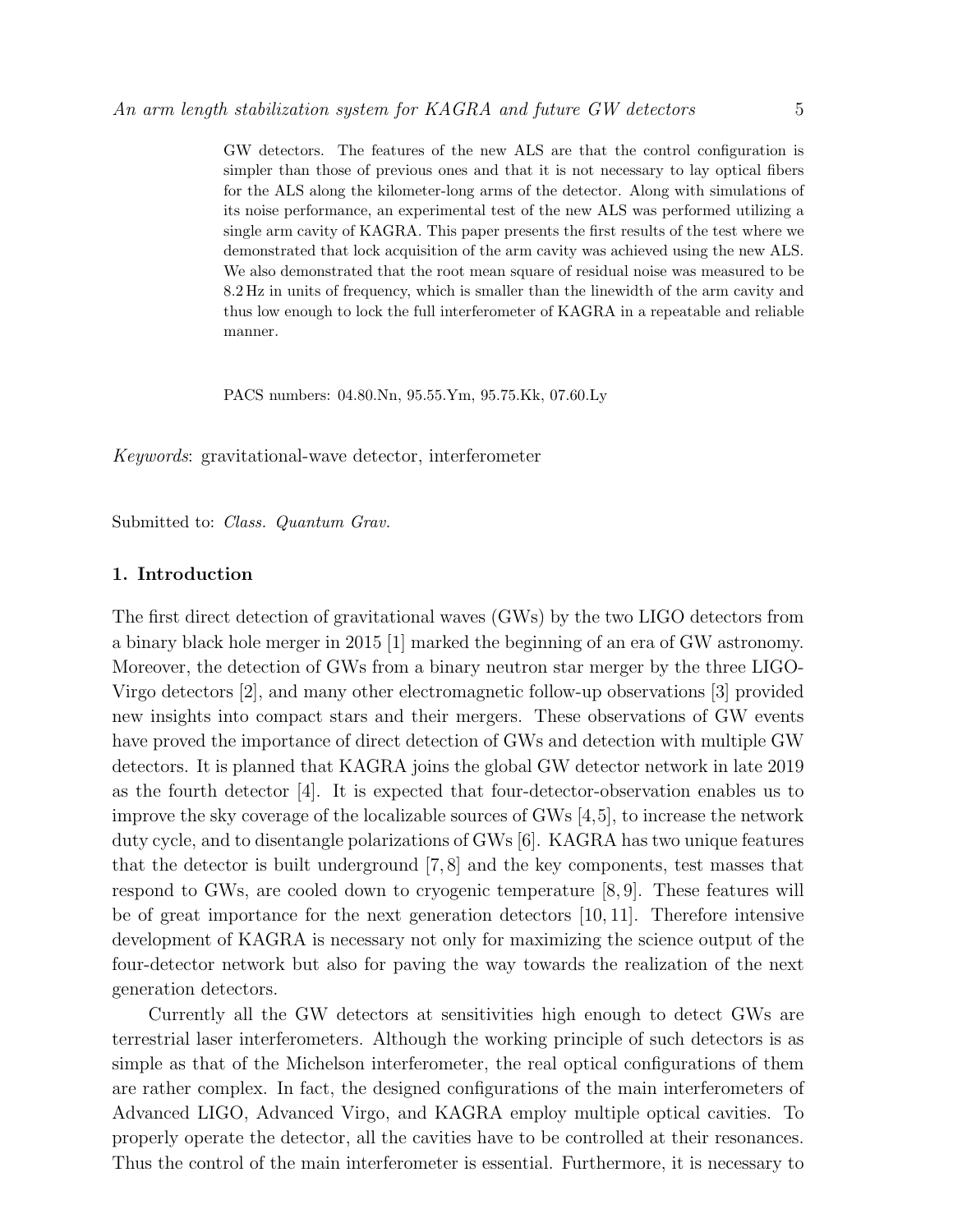have a tractable scheme to achieve the resonances of the cavities, since it is inevitable for the interferometer to lose its lock by external disturbances such as earthquakes. The process where the main interferometer cavities are brought to their resonances is called lock acquisition. However, the lock acquisition process is generally not straightforward, due to highly non-linear and cross-coupled response of the optical cavities to change in the cavity lengths [12, 13]. In particular, achieving the resonances of the arm cavities is most challenging because kilometer-long arm cavities come at a cost of very narrow frequency linewidth.

In order to achieve reliable and repeatable lock acquisition, a scheme called arm length stabilization (ALS) has been proposed [14], demonstrated [14, 15] and implemented in Advanced LIGO [16]. A similar scheme will be installed also in Advanced Virgo [17]. The scheme employs two auxiliary lasers that are phase-locked to the main laser of the interferometer, and the second harmonic generation (SHG) light of each auxiliary laser is used to control and stabilize the length of each arm cavity. With the ALS scheme, each cavity length can be kept at an arbitrary point with respect to the resonant points of the cavity. This makes it easy to acquire lock of the central part of the interferometer. Otherwise, control of the central part would be significantly disturbed or even broken due to the arm cavities stochastically passing across resonances. The SHG is used because use of different wavelength from that of the main laser enables us to utilize dichroic coating of mirrors. The finesse of the arm cavities are designed to be so low that achieving the resonance for the SHG light is easy. In addition, it is known that excess frequency noise introduced by the SHG is low enough [18].

KAGRA also adopts ALS as a part of the lock acquisition scheme. KAGRA uses two auxiliary lasers similarly, but the control scheme is different as it is simplified from that of Advanced LIGO in a few aspects. In addition, the designed linewidth of the arm cavities is smaller than that of Advanced LIGO or Advanced Virgo, which may make lock acquisition of the KAGRA interferometer even more challenging. Therefore the detailed design and an experimental demonstration of the ALS scheme are crucial for the operation of KAGRA. In this paper, we report the control scheme of the ALS system of KAGRA, the design of the noise performance, and the results of the performance test utilizing a single arm cavity of KAGRA, where we successfully locked the arm cavity with the scheme.

# 2. Interferometer of KAGRA

Figure 1 shows a schematic view of the optical configuration of KAGRA. The optical configuration described here is similar to those of Advanced LIGO and Advanced Virgo, except that four test masses are cooled down to cryogenic temperature. The pre-stabilized laser (PSL) at a wavelength of 1064 nm is sent to a triangular optical cavity called the input mode cleaner (IMC). The transmitted light subsequently passes through a Faraday isolator in which the reflected beam from the main interferometer is extracted. The main interferometer is composed of four identical test masses (ETMX,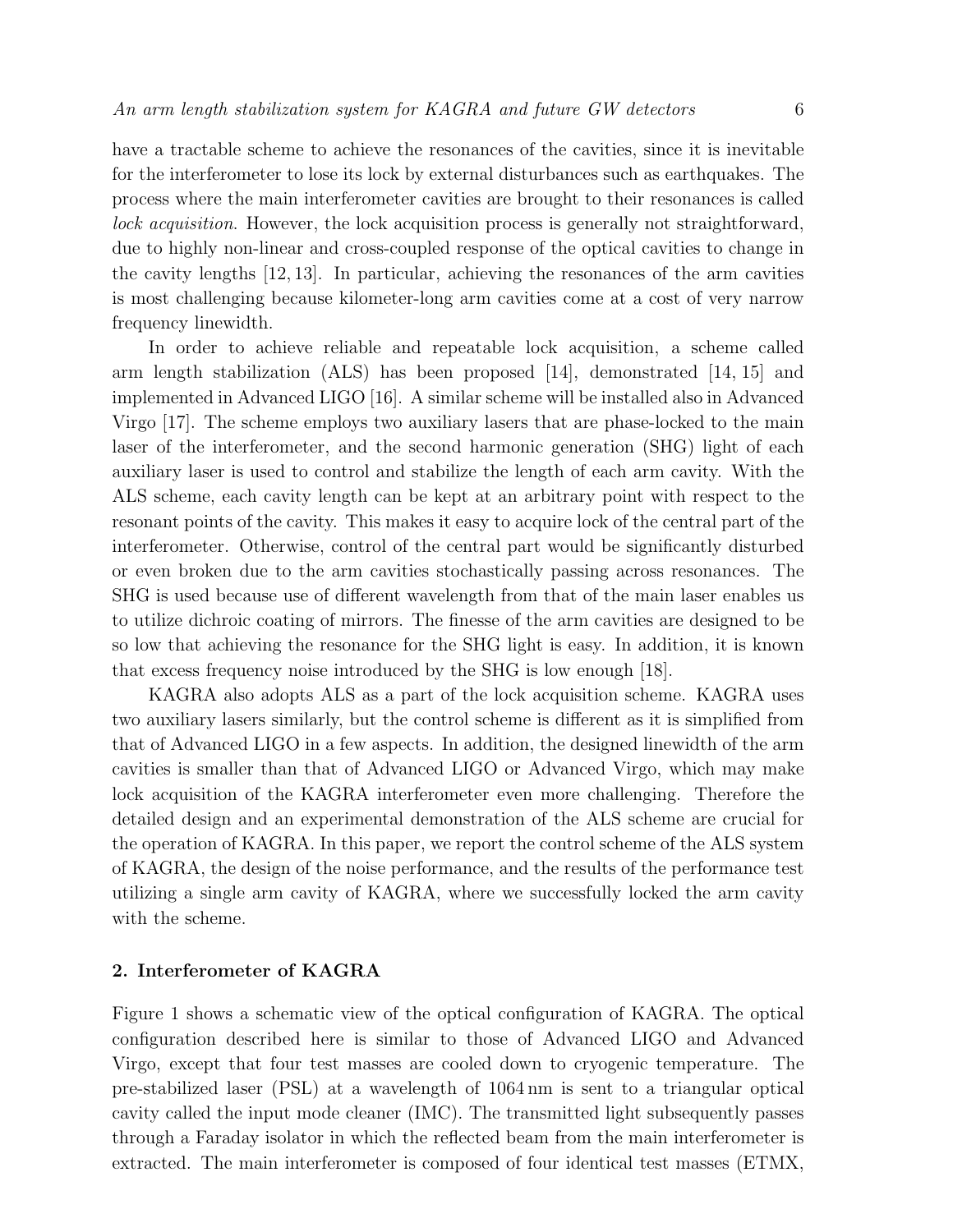

Figure 1. Schematic view of the optical configuration of KAGRA. A BS is placed at the center of the interferometer and separate the main laser beam into two arms, namely the X and Y arms. Each arm has a 3 km long cavity. Interference at the BS is controlled so that almost all the laser power is reflected back to the PRM. The detection ports for the control of the interferometer are also shown. Two dichroic auxiliary laser are placed in the laser room. Their green laser outputs are transferred to the center of the interferometer via optical fibers, and then injected to the main interferometer from the back side of PR2 or SR2. Refer to the main body for the detailed description. The definitions of the five length degrees of freedom of the main interferometer of KAGRA are also described.

ITMX, ETMY, and ITMY), a beam splitter (BS), three power recycling mirrors (PRM, PR2, and PR3), and three signal recycling mirrors (SRM, SR2, and SR3). Each pair of test masses, ETM and ITM, forms an arm cavity [19]. The two arm cavities are called the X and Y arms. The arm cavities and the BS form a Fabry–Perot Michelson interferometer (FPMI). The power recycling mirrors and both ITMs form a cavity called power recycling cavity, where the PRM resonantly reflects back the reflection from the FPMI to build up the laser power at the BS [20]. Similarly, the signal recycling mirrors and both ITMs form another cavity called signal recycling cavity, where the SRM resonantly reflects back the transmission of the FPMI to change the detector response to GW signals so as to optimize the sensitivity of the detector [20, 21]. The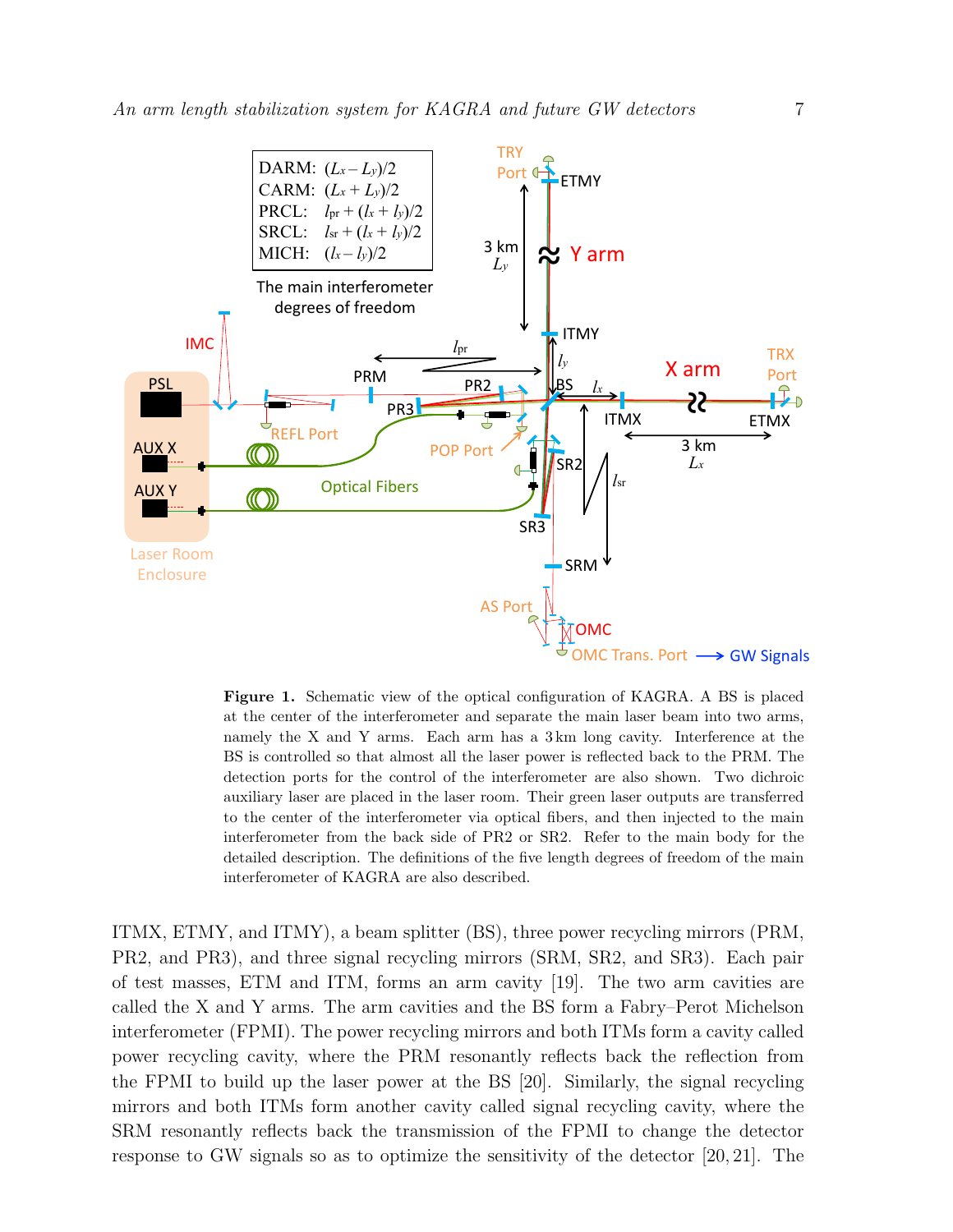transmission of the SRM, the output of the main interferometer, propagates through a bowtie cavity called the output mode cleaner (OMC). Variations in the optical power in transmission of the OMC corresponds to GW signals [22].

There are five length degrees of freedom in the main interferometer. The names and definitions of the degrees of freedom are summarized also in Figure 1. By utilizing phase modulations applied to the main laser in the laser room [23], the information of displacement in each length degree of freedom is obtained at various detection ports [24, 25]. Error signal for CARM is obtained at the REFL port while error signal for DARM is obtained either at the AS port or the OMC transmission (trans.) port. CARM is sensitive to the frequency of the PSL as the resonant frequency of CARM is much more stable than the PSL frequency in general. Thus the control of CARM is implemented by feeding the CARM signals back to the PSL frequency. In contrast, DARM is much less sensitive to fluctuations of the PSL frequency. So for the reason, the control signal is sent to the ETMs.

For the purpose of lock acquisition of the arm cavities, we have two auxiliary lasers in addition to the PSL in the laser room. Each auxiliary laser provides a pair of laser outputs: infrared and green. The infrared beam is the primary output and has a wavelength of 1064 nm. The secondary one is the green laser which is frequency-doubled light of the primary beam, and thus has the wavelength of 532 nm. The two green lasers are sent to the optical tables in the vicinity of PR2 or SR2 via optical fibers with the length of about 60 m. The green lasers are then injected to the main interferometer from the back side of PR2 or SR2. Because the PR2, SR2, and BS are dichroic and transmissive at 532nm, the green lasers injected from PR2 and SR2 are incident to the X and Y arms, respectively. The optical paths of the green lasers are slightly separated from that of the main laser owing to the wedged substrate and the dispersion of the BS and the ITMs.

# 3. Lock acquisition and ALS of KAGRA

#### 3.1. Lock acquisition scheme

Our lock acquisition scheme is similar to that of Advanced LIGO [16]. It is divided into three steps as follows: (1) lock both arm cavities with the green lasers and keep the arm cavity lengths at off-resonant points for the main laser by the ALS system, (2) lock the vertex interferometer (i.e. PRCL, SRCL, and MICH) and keep them locked using a combination of the interferometric signals that are less sensitive to the carrier field of the main laser e.g., third harmonic demodulation signals [26] or beat note signals using sideband fields non-resonant in the main interferometer [25, 27], and finally (3) bring the arm cavity lengths to their resonances and switch the error signals of the arm length degrees of freedom to that obtained by using the carrier field of the main laser. In the step (3), the main laser frequency needs to be controlled with respect to the resonant frequency of the arm cavities with a precision better than the linewidths of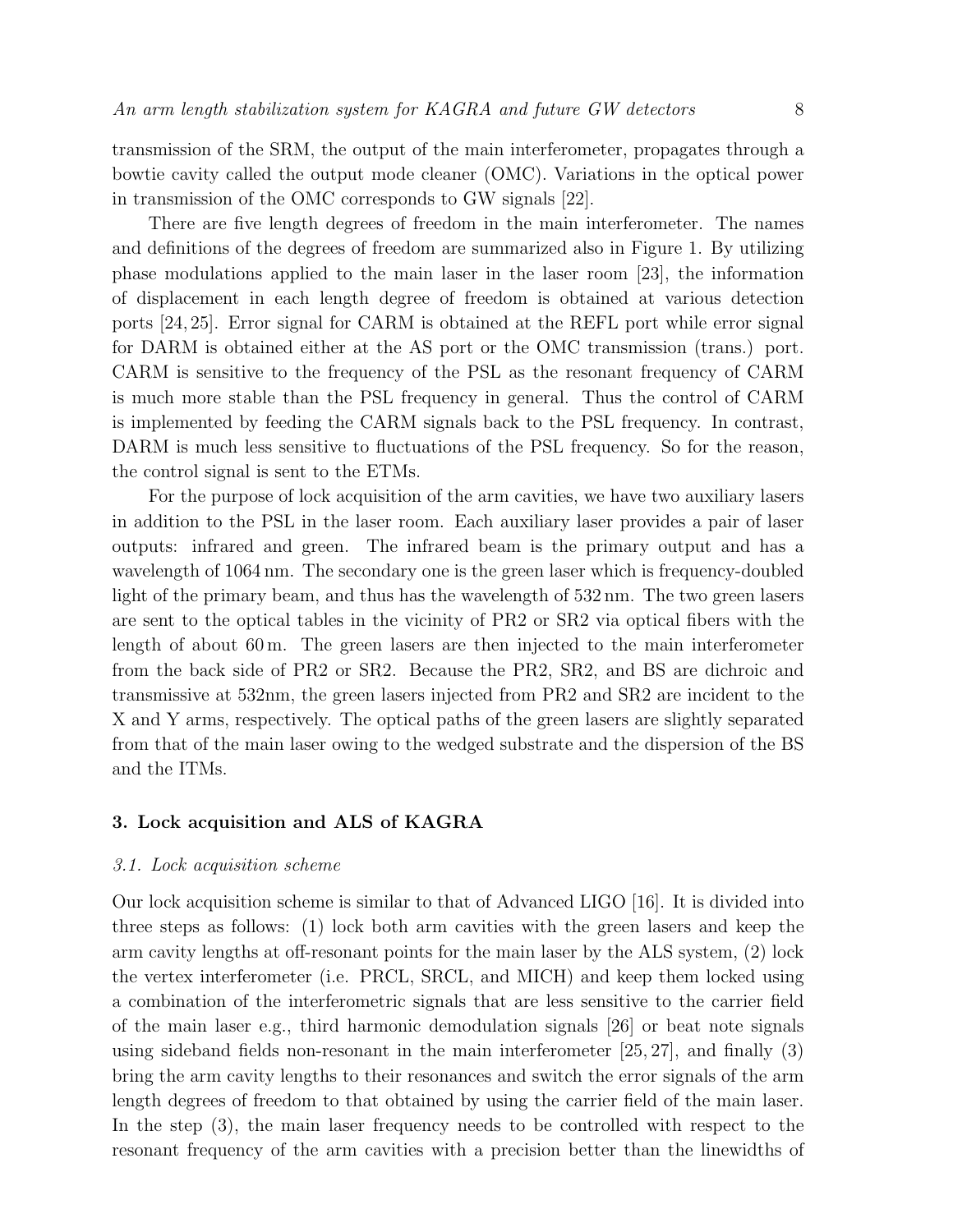

Figure 2. Overview of the arm length stabilization system of KAGRA. The frequencies of the two auxiliary lasers are phase-locked to that of PSL. The frequency of the each green laser is controlled by the combination of a double-path acousto-optic modulator (AOM) and a voltage controlled oscillator (VCO) so that the green laser resonates in the corresponding arm cavity. The sum of the two control signals applied to the VCOs is used as an error signal of CARM (ALS CARM), and the difference of the two is used as an error signal of DARM (ALS DARM).

the arm cavities. Otherwise, the control of the three degrees of freedom of the vertex interferometer would be disturbed.

# 3.2. KAGRA-type ALS

The ALS of KAGRA is different from that of Advanced LIGO in their concepts, designs, and control strategy. Table 1 summarizes the main differences between the ALS systems of KAGRA and Advanced LIGO. The features of the KAGRA ALS can be noted in the following. The first feature is that two green beams are injected from the central area, as opposed to the end stations. Thanks to this feature, the necessary length of the optical fibers is not on the same order of the arm length but approximately  $60 \,\mathrm{m}$ , which makes it scalable to those with longer arm length such as the third generation detectors [10,11]; phase noise and optical loss associated with the fiber do not increase as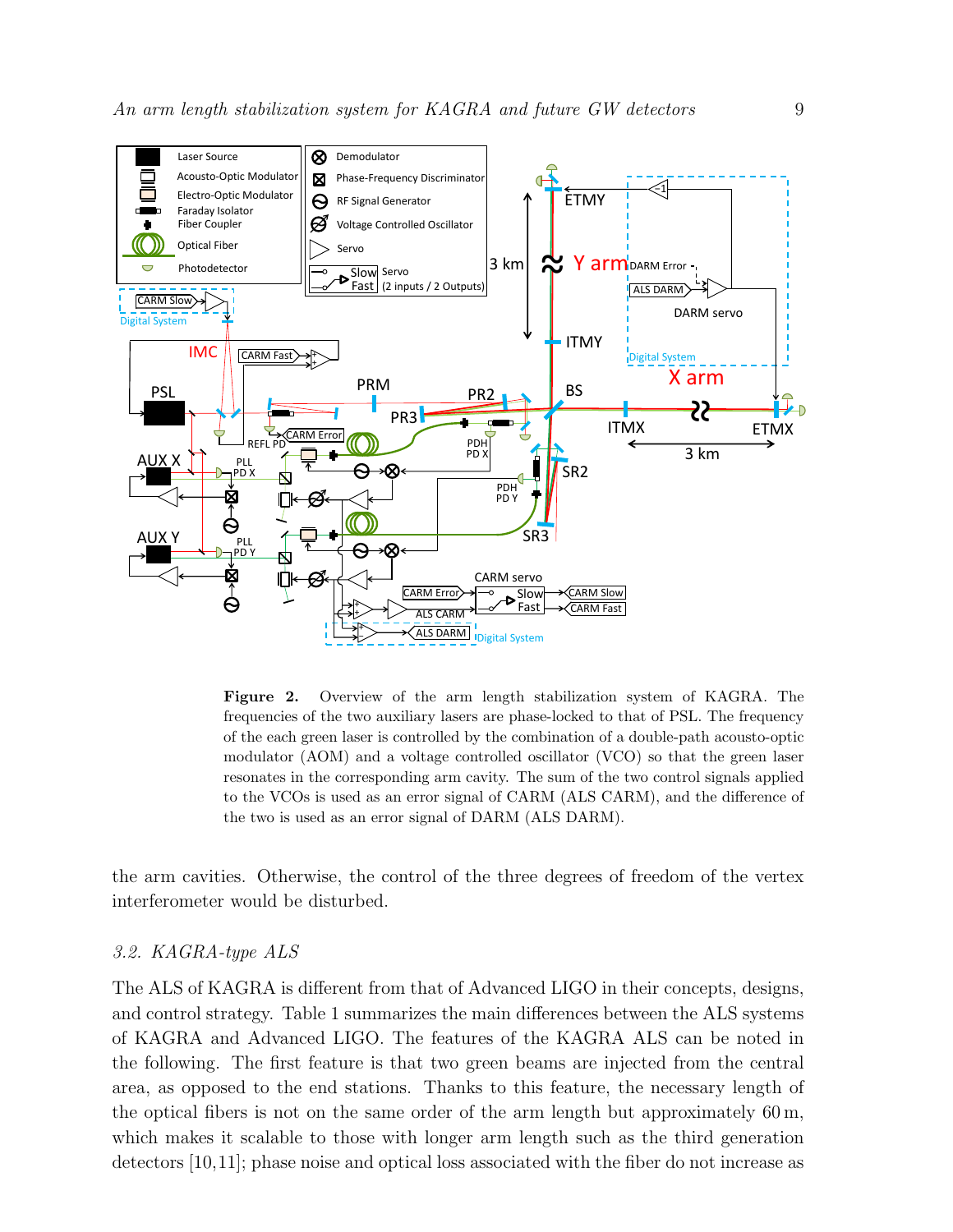|                                              | KAGRA                                   | Advanced LIGO                  |
|----------------------------------------------|-----------------------------------------|--------------------------------|
| From where to inject green<br>Optical fibers | Central area<br>Within the central area | End stations<br>Along the arms |
| Signals of the arm DoFs                      | Summations in electronics               | Optical beat notes             |
| Number of optical sensors                    | 4                                       | 6                              |
| Number of SHG setups                         |                                         | 3                              |

Table 1. Main differences between the ALS systems of KAGRA and LIGO.

the arm length gets long. The second is that the configuration is simple in two aspects: less number of the sensors and less number of SHG setups. One possible drawback coming from this feature is that phase noise the lasers pick up as they propagate through the optical fibers directly becomes sensing noise of the ALS system. However, this issue is not critical because fiber phase noise is not too large since the fiber length is short; the noise design and characterization revealed that the ALS system could satisfy the noise requirements, as described in the following sections. Additionally, the fiber noise cancellation technique [28] can be implemented independently if needed, though it would indeed add complexity to the system. We can expect the suppression of a factor of more than  $10^3$  below 100 Hz by setting the cancellation bandwidth to around 10 kHz. The third feature is that the ALS CARM and ALS DARM signal are produced by summing the two signals from two arms in electronics or real-time controllers, respectively. This increases the flexibility of the ALS control loops.

The working principle of the KAGRA ALS can be summarized as follows. The two auxiliary lasers are phase-locked to the PSL with certain frequency offsets, which are on the order of tens of megahertz for ease of beat note detection. The frequency of the green laser coming from each SHG output is locked to the corresponding arm cavity by using the combination of a double-path acousto-optic modulator (AOM) and a voltage controlled oscillator (VCO) as a frequency actuator. At this point, each control signal applied to the corresponding VCO is equivalent to the difference between the PSL frequency and the resonant frequency of the corresponding arm cavity, on the assumption that the auxiliary laser is tightly locked to the PSL via the phase-locked loop (PLL). Therefore, the sum of the two control signals works as an error signal for CARM, while the difference of the two works as an error signal for DARM. Let us call such error signals ALS CARM and ALS DARM. By feeding them back to the PSL frequency and arm lengths, respectively, the main laser frequency is fixed to certain points with respect to the resonances of the arms.

A detailed optical and control diagram of the KAGRA ALS is shown in Figure 2. For the PLLs of the auxiliary lasers, beat notes between the PSL and the auxiliary laser are detected by photodetectors (PLL PD X and Y). For this purpose, we chose silicon photodiodes, which have fast response but relatively low responsivity for 1064 nm laser, because we can easily have a lot of optical power on the photodiodes. The signals of the beat notes are demodulated at phase-frequency discriminators by mixing them with local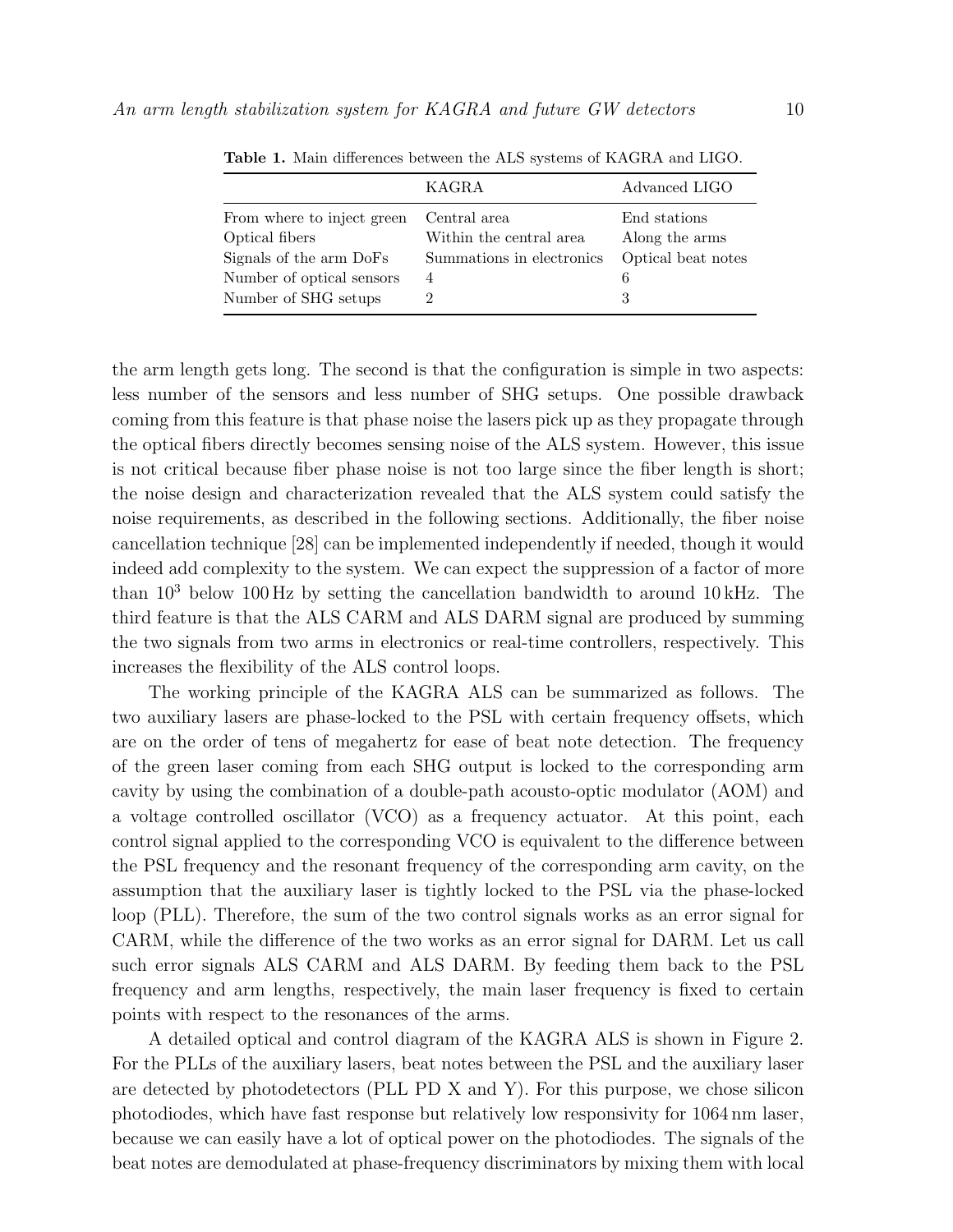oscillator (LO) signals from radio frequency (RF) signal generators. One can change the frequency offset between the PSL and the auxiliary laser by changing the frequency of the LO. Each demodulated signal is processed by an analogue filter circuit and then fed back to the frequency of the auxiliary laser via the piezoelectric transducer of the laser, accompanied with the laser temperature control for slow drift compensation. The green laser from each auxiliary laser is frequency-shifted by a double path AOM. Phase modulation for the Pound–Drever–Hall (PDH) technique [29] is successively applied to it by an electro-optic modulator (EOM) in the laser room enclosure. Then the green lasers are injected to the X and Y arms from the back side of PR2 and SR2, respectively. The reflection from each arm cavity is picked off using a Faraday isolator and detected by a photodetector (PDH PD X or Y) to provide the PDH error signal. Each PDH error signal is filtered by another analogue circuit and fed back to a low-noise VCO that generates RF signals driving the AOM. The control signals, the voltages applied to the VCOs, are used to obtain the ALS CARM and ALS DARM error signals. Because of the different control bandwidths, the CARM loop partially involves analogue control filters, while the DARM loop is entirely realized by a digital control. The control signals are added with each other and then low-passed in analogue filters to obtain the ALS CARM error signal; the low-pass filtering makes the frequency response of the ALS CARM matched with the one for the main laser CARM signal (REFL CARM). The ALS CARM and the REFL CARM are sent to the same CARM servo board so that the input signals for the servo can be gradually switched. The servo has two output ports named slow and fast outputs, which are fed back to the IMC length and the error point of the IMC control loop, respectively, to form a dual loop control [30]. Meanwhile, for the DARM control, the two control signals driving the VCOs are sampled and digitally processed by real-time controllers, and then fed back to the differential motion of ETMs. Once the ALS CARM and ALS DARM loops are fully engaged, the resonant frequency of each arm cavity can be tuned to a desired value with respect to the PSL frequency by changing the frequency of the LO for the corresponding PLL.

# 3.3. Noise design of the ALS

Here the noise design of the KAGRA ALS system is described. The primary noise requirement is that the root mean square (RMS) frequency fluctuation of the main laser with respect to the resonant frequency of one arm cavity is smaller than the linewidth of the arm cavity. This ensures smooth handing over from the ALS system to the main laser signals with a help of the signal derived from the optical power in transmission as done in Advanced LIGO [16]. In KAGRA, the designed value of the full width of an arm cavity is 33 Hz [25].

A more ambitious target can be given by the linewidth of the CARM cavity, which virtually serves as a single optical cavity corresponding to the CARM, with the full interferometer locked. If the RMS frequency fluctuation is smaller than the CARM linewidth, the CARM control can be directly handed over from the ALS CARM to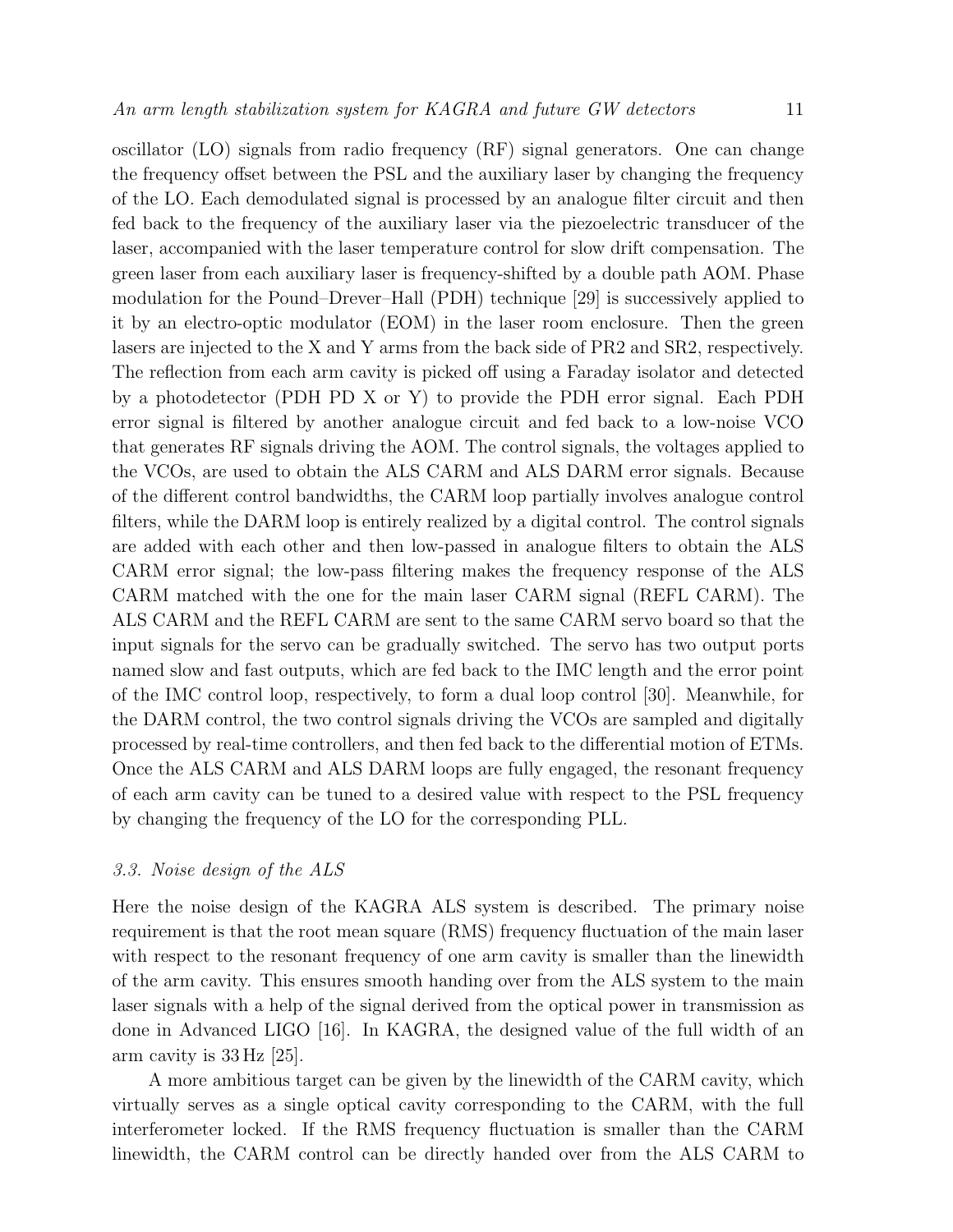

Figure 3. Amplitude spectral densities of simulated noise of the KAGRA ALS system. The shown spectra are the noise contributions calibrated into  $[\Delta f_{\text{main}}(f) \Delta f_{\text{CARM}}(f)]L(f;\kappa_{\text{CARM}})$ . The blue dashed line shows total noise, which is quadrature sum of the contributions of all the noise sources considered in the design. The magenta trace shows the sum of the contributions of noises related to the PSL and its frequency stabilization. The brown line shows the estimated residual contribution of arm length fluctuations caused by seismic motion. The red trace shows the contribution of noises related to the PLLs of the auxiliary lasers including free-run frequency fluctuations of the auxiliary lasers. The green trace shows the contribution of phase noise caused by the optical fibers for the green lasers. The yellow trace shows the contribution of phase noises of the VCOs. The light blue dotted trace shows the cumulative RMS of the blue dashed trace integrated from the high frequency side.

the REFL CARM. This will greatly simplify the arm locking process and contribute to increasing the duty cycle of the detector. The full interferometer CARM linewidth is narrowed to 1.7 Hz for KAGRA [25] due to the double cavity pole of the power recycling.

We numerically simulated and designed servo loops of the KAGRA ALS system in the frequency domain. The results of the simulated noise contribution to frequency fluctuations of the main laser with respect to the CARM resonant frequency are shown in Figure 3. Since the PDH signal of a cavity senses low-passed fluctuations of the input laser frequency with respect to the cavity resonant frequency with the corner frequency of the low-pass equal to the cavity pole frequency [31], such lowpassed fluctuations need to be considered for the evaluation of noise performance of the ALS system. Thus for the CARM control, the noise spectra have been computed by  $[\Delta f_{\text{main}}(f) - \Delta f_{\text{CARM}}(f)]L(f; \kappa_{\text{CARM}})$ , where  $\Delta f_{\text{main}}$  and  $\Delta f_{\text{CARM}}$  are the frequency of the main laser entering the main interferometer and the CARM resonant frequency, respectively, and  $L(f; \kappa_{\text{CARM}})$  is a low-pass filter with a corner frequency of  $\kappa_{\text{CARM}}$ , the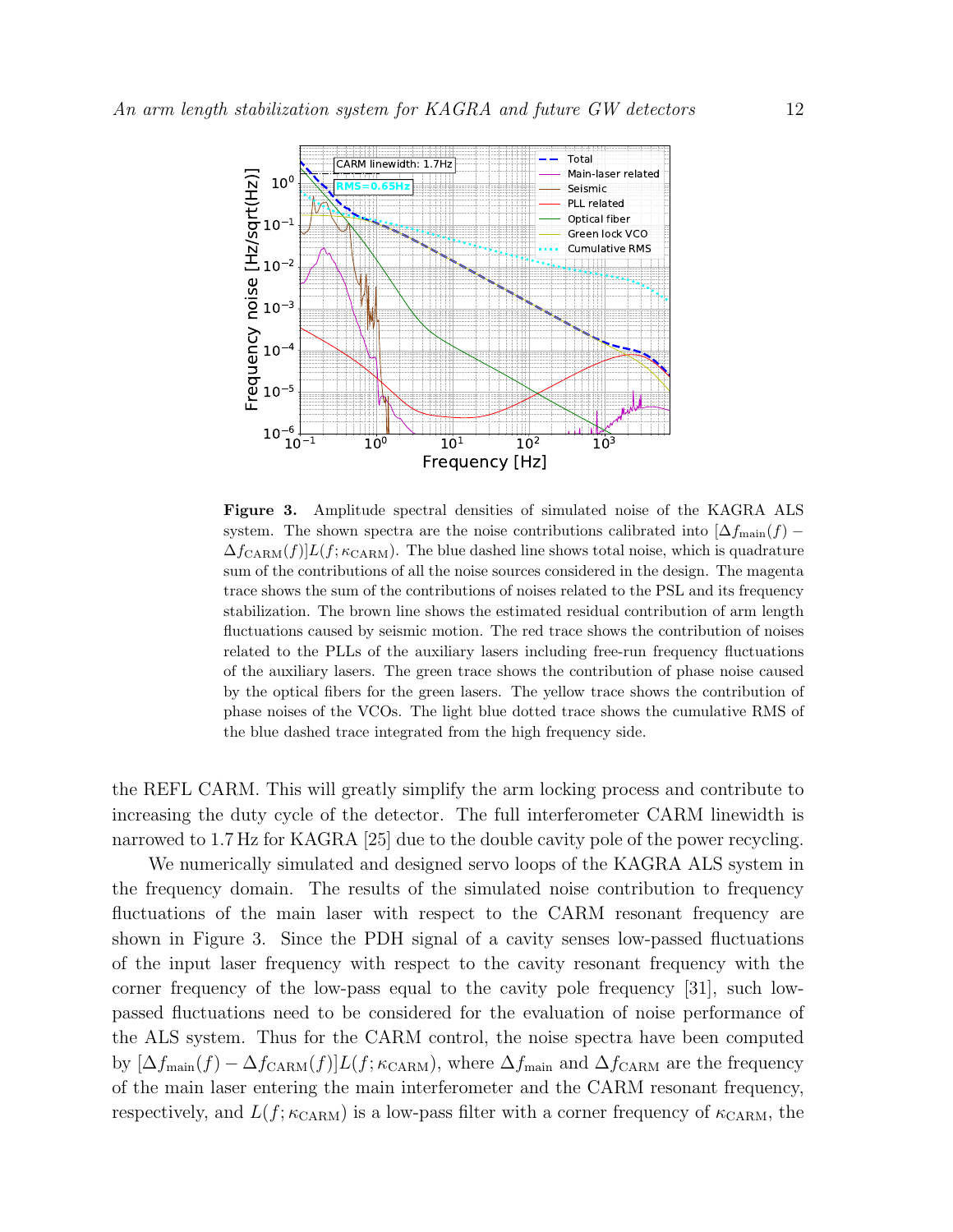An arm length stabilization system for KAGRA and future GW detectors 13

cavity pole frequency of CARM [32].  $L(f; \kappa_c)$  is defined as

$$
L(f; \kappa_c) = \frac{1}{1 + i f/\kappa_c}.\tag{1}
$$

Here,  $\Delta f_{\text{main}}$  is the laser frequency fluctuation at the PRM, while  $\Delta f_{\text{CARM}}$  is the averaged fluctuation of the resonant frequencies of the X and Y arms. We adopt the spectra of  $[\Delta f_{\text{main}}(f) - \Delta f_{\text{CARM}}(f)]L(f; \kappa_{\text{CARM}})$  because frequency fluctuations measured by the common mode of the arm cavities includes the effect from the CARM cavity pole and its RMS has to be compared with the CARM linewidth. Figure 3 shows that the RMS of frequency fluctuations controlled by the ALS system is designed to be as low as 0.65 Hz, which is smaller than the CARM linewidth. The dominant noise source above approximately 1 Hz is expected to be frequency noise of the VCOs driving the AOMs. The dominant noise source below 1 Hz is expected to be phase noise of the green lasers introduced by the optical fibers. Fiber phase noise had been estimated based on a measurement of phase noise of an optical fiber of length of 5 m placed on an optical table. We scaled the measured level of phase noise in such a way that the power spectral density of phase noise of a fiber is proportional to the length of the fiber. We also confirmed that the primary noise requirement, which is the target for the single arm, can be achieved; the RMS of  $[\Delta f_{\text{main}}(f) - \Delta f_{\text{ARM}}(f)]L(f; \kappa_{\text{ARM}})$  is 2.0 Hz, which is smaller than the linewidth of an the arm cavity. Here,  $\Delta f_{\rm ARM}$  is the resonant frequency of an arm cavity and  $\kappa_{ARM}$  is the cavity pole frequency of the arm cavity. The low-pass filter with the single arm pole  $\Delta f_{\rm ARM}$  is used because this is the evaluation of the single arm performance of the ALS system.

# 4. Experiment with the X arm cavity

The performance of the KAGRA ALS system was evaluated with one of the arm cavities (the X arm). The single-arm setup allowed us for testing the control system for CARM. This is equivalent to the frequency stabilization control using the arm cavity as a frequency reference. In this section, the parameters of the arm cavity measured during this experimental period are shown along with the design values after the setup of the experiment is overviewed. Subsequently, the lock acquisition process of the arm cavity we demonstrated is explained. Finally, the results of the detailed analysis of noises of the ALS system are shown.

# 4.1. Set-up

Figure 4 shows the set-up for the length sensing and control of the X arm cavity during the experimental period. This experimental set-up was almost identical to the design shown in Figure 2. The differences were the following. Only the X arm was involved, and therefore the optics and electronics related to the Y arm were not involved. The PRM was intentionally misaligned. Unrelated laser beams were dumped so that they did not reach the signal recycling mirrors.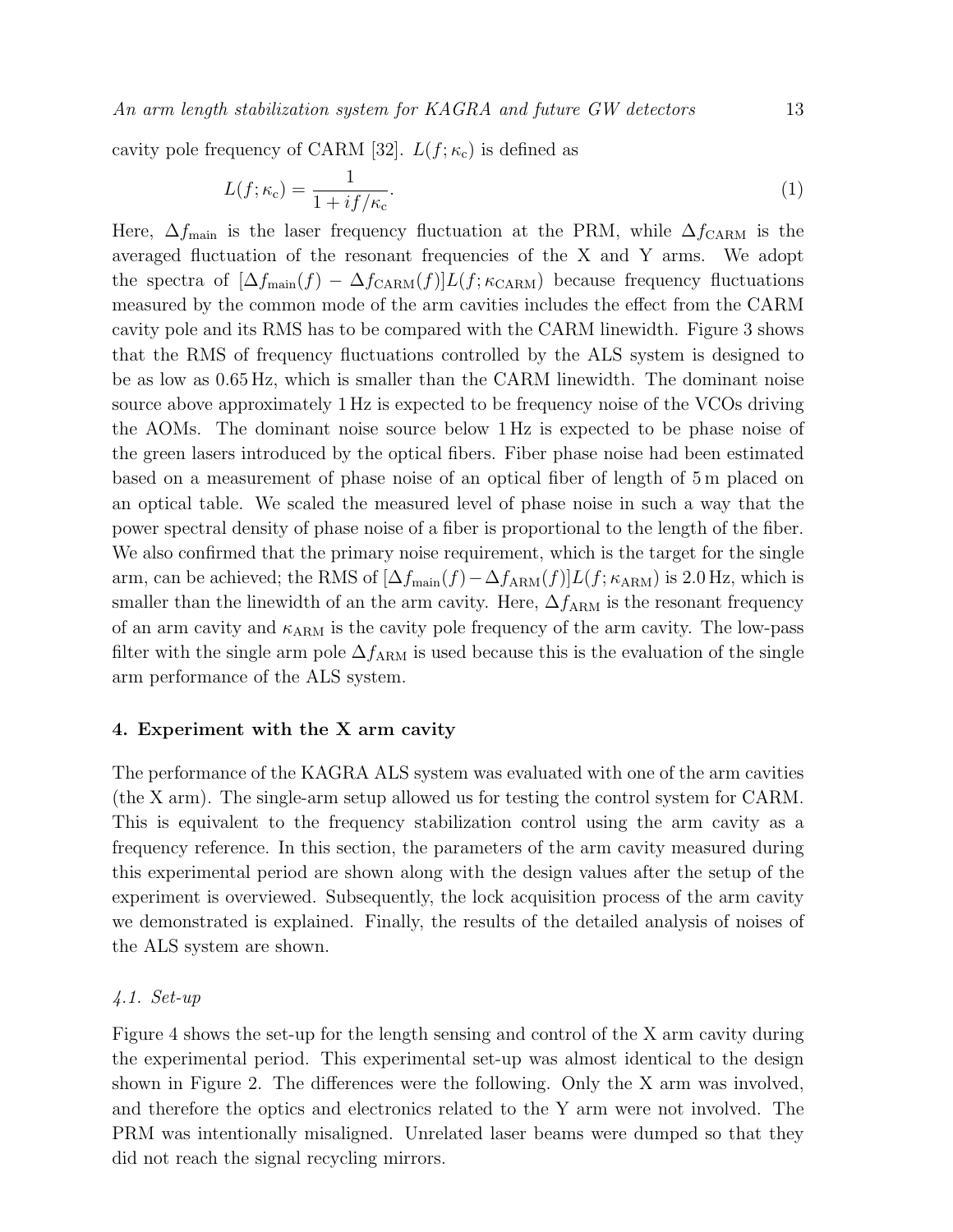

Figure 4. Schematic view of the configuration of the interferometer and the control for the X arm lock experiment. The PRM was misaligned, and the Y arm and the signal recycling mirrors were not involved in the experiment. The legend for the symbols in the figure can be found in Figure 2.

The optical power of the main laser incident on the IMC was set to about 270 mW. The laser power incident on the X arm was approximately 10 mW, after the partial transmission of the PRM  $(10\%)$  and the BS  $(50\%)$ . The main laser was phasemodulated at 45.0 MHz in the laser room. The power of the green laser after the optical fiber was approximately 10 mW. The LO signal at about 40.0 MHz for the PLL was provided by a stable signal generator, E8663D from Keysight Technologies. The frequency of the oscillator for the PDH method of the X arm green laser was set to 33 MHz. The center frequency of the VCO was approximately 80 MHz. The PDH signal of the main laser and the X arm, which is labeled as "CARM Error" in Figure 4, was obtained by the demodulation of the signal of the photodetector at the REFL port at 45.0 MHz.

# 4.2. Measured parameters of the X arm cavity

Table 2 summarizes the measured parameters of the X arm cavity. The cavity length, mode matching ratio of the main laser to the arm, and transverse mode spacing were measured by scanning the main laser frequency through free spectral ranges of the arm cavity utilizing the ALS system. The finesse for the main laser was measured by a ring-down method [33]. The roundtrip loss of the arm cavity was obtained by the measurement of the reflectivity of the cavity combined with the information from the cavity scan measurement [33]. The finesse for the green laser was obtained by the measurement of the open loop transfer function of the PDH lock loop.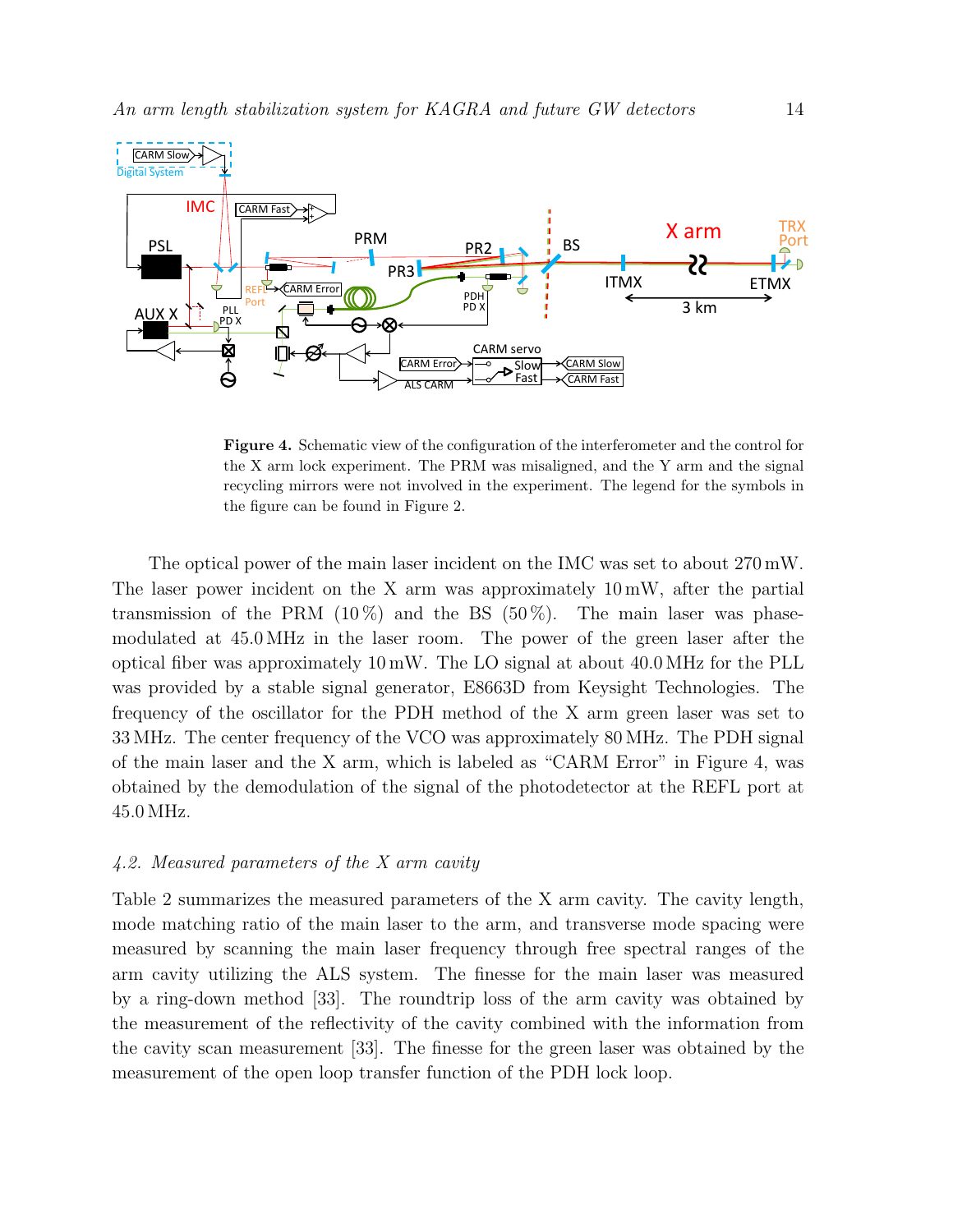| Parameter name                                    | Designed                 | Measured      |
|---------------------------------------------------|--------------------------|---------------|
| Cavity length <sup><math>a</math></sup>           | $3000 \,\mathrm{m}$ [25] | 2999.990(2) m |
| Finesse for $1064 \text{ nm}^b$                   | 1530 [25]                | 1410(30)      |
| Roundtrip loss for $1064 \,\mathrm{nm}^{a,c}$     | $< 100$ ppm [25]         | $86(3)$ ppm   |
| Mode matching ratio for $1064 \text{ nm}^a$       |                          | 0.91(1)       |
| Transverse mode spacing <sup><math>a</math></sup> | 34.80 kHz [25]           | 34.79(5) kHz  |
| Finesse for $532 \text{ nm}^d$                    | 49.2                     | 41.0(3)       |

Table 2. Optical parameters of the X arm cavity. The values measured in the X arm experiment are shown along with the design values.

Refer to the main body for the description of each measurement method. <sup>a</sup>Measured by cavity scan;  $\delta$ Measured by ring-down;  $\delta$ Measured by the reflectivity of the cavity;  $d$ Measured by the transfer function of the green lock loop.



Figure 5. Laser power inside the X arm cavity during the lock acquisition process. The two traces show the time series plots of the laser power detected by photodetectors at TRX port, the transmission monitor port for the X arm. The red trace corresponds to the power of the main laser inside the cavity, and the green trace correspond to the power of the green laser inside the cavity. The labels from I to VII show the timings when the steps of the lock acquisition sequence switched from one to another.

# 4.3. Demonstration of the control handing-off

We achieved and demonstrated lock acquisition of the arm, where the error signal was handed over from the ALS CARM signal to the REFL CARM signal. Figure 5 shows how the power of the main and green laser at the TRX port (transmission of the X arm; depicted in Figure 4) evolved in time, along with the steps taken throughout the entire process. At point I, the resonance of the arm only for the green laser was achieved by locking the green laser frequency to the arm using the VCO only as an actuator. At point II, the feedback of the ALS CARM signal to the IMC length was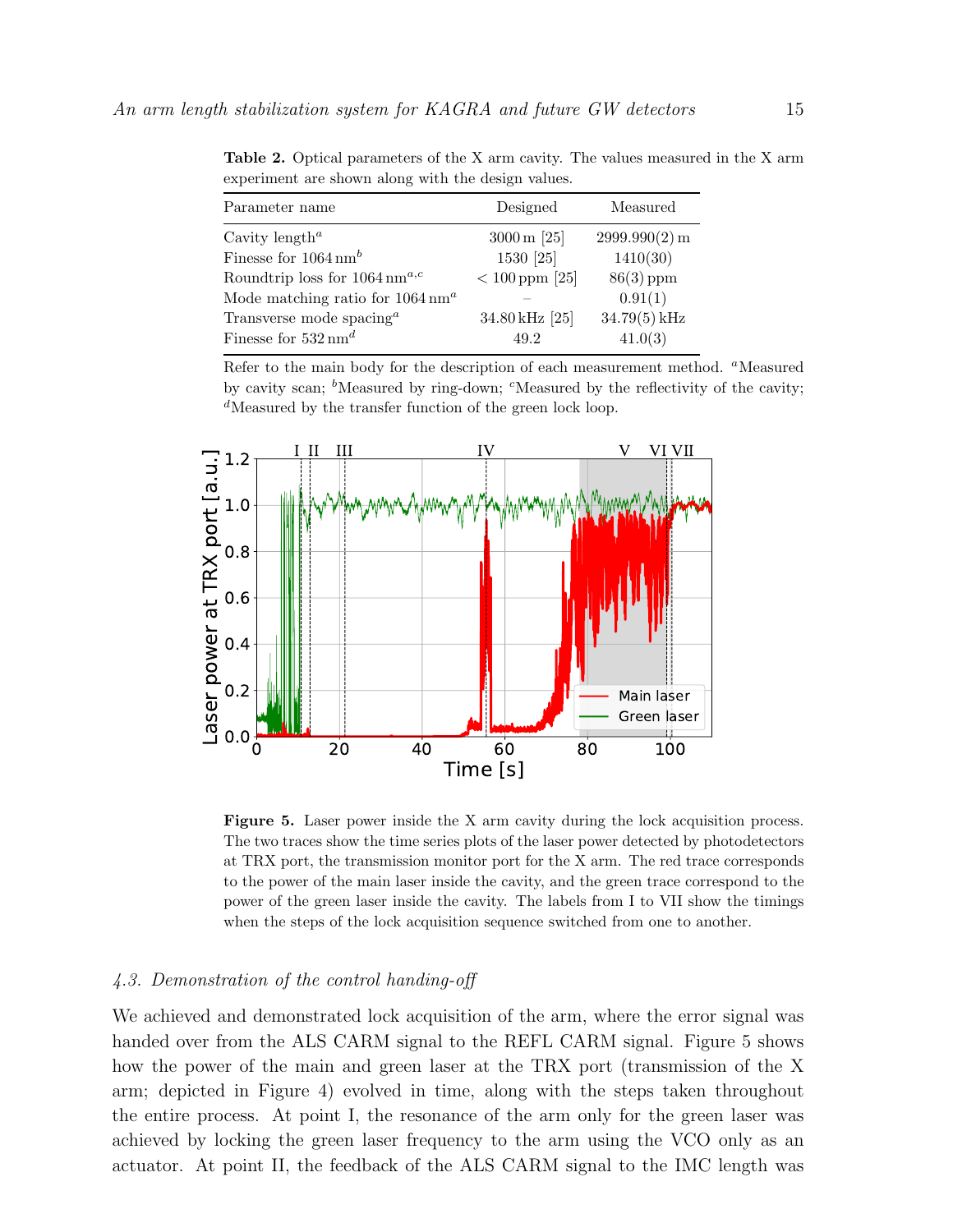turned on. From this point, the difference between the main laser frequency and the arm resonant frequency was controlled via the ALS system so that no longer the main laser stochastically resonated in the arm. At point III, the ALS CARM control with the full frequency bandwidth was engaged using both slow and fast outputs of the CARM servo. The difference between the main laser frequency and the arm resonant frequency was gradually tuned by sweeping the LO frequency of the PLL. At point IV, the position of the resonance of the arm cavity was spotted in terms of the LO frequency. In the shaded area labeled as V, the main laser was kept at a resonant point via the control by the ALS system. We stayed for approximately 20 s in this stage for the purpose of demonstrating the stability of the ALS system. At point VI, the input of the CARM servo for "CARM Error" was enabled to start the hand-over of the control paths. At point VII, after 1 s from point VI, the input of the CARM servo from the ALS CARM signal was disabled to finish the hand-over. Consequently, lock acquisition of the main laser to the X arm was achieved. These lock acquisition processes did not fail unless the control of the green laser frequency to the arm lost its lock. Since the duration of lock of the green laser frequency to the arm was typically a few hours, it can be said that the processes were reliable. We tested these processes several times on different days, and succeeded in achieving lock acquisition of the main laser to the arm every time in the same way. This result clearly shows that the performance of the ALS system was demonstrated and the lock acquisition scheme of an arm cavity with it was established.

# 4.4. Noise budget of the ALS of the X arm

Here we present a characterization of the main noise sources of the ALS system. To evaluate residual frequency fluctuations of the PSL with respect to the arm cavity, we locked the main laser frequency to the X arm with "CARM Error" used as an error signal while the frequency of the green laser injected to the X arm was also locked to the X arm without feeding any signals back to the main laser or test masses. In this configuration, sensing noise of the ALS system can be inferred by measuring the ALS CARM signal under the assumption that residual frequency fluctuations of the main laser with respect to the X arm is small enough to be ignored for the noise estimation, which should be validated.

The results of the ALS sensing noise are shown in Figure 6. The black trace shows the measured amplitude spectral density (ASD) of the ALS sensing noise calibrated to  $[\Delta f_{\text{main}}(f) - \Delta f_{\text{X}}(f)]L(f; \kappa_{\text{X}})$ , where  $\Delta f_{\text{X}}$  is the resonant frequency of an arm cavity and  $\kappa_X$  is the cavity pole frequency of the arm cavity. The grey dotted trace shows the cumulative RMS of the black trace integrated from the high frequency side. The RMS was measured to be  $8.2 \text{ Hz}$ , which is smaller than the primary requirement, i.e., the linewidth of the X arm cavity. This indicates that the ALS system was sensitive enough to hold the main laser within the resonance width of one arm cavity, as is consistent with the time series shown in the previous section. Note that here we used the measured parameters of the cavity described in Section 4.2.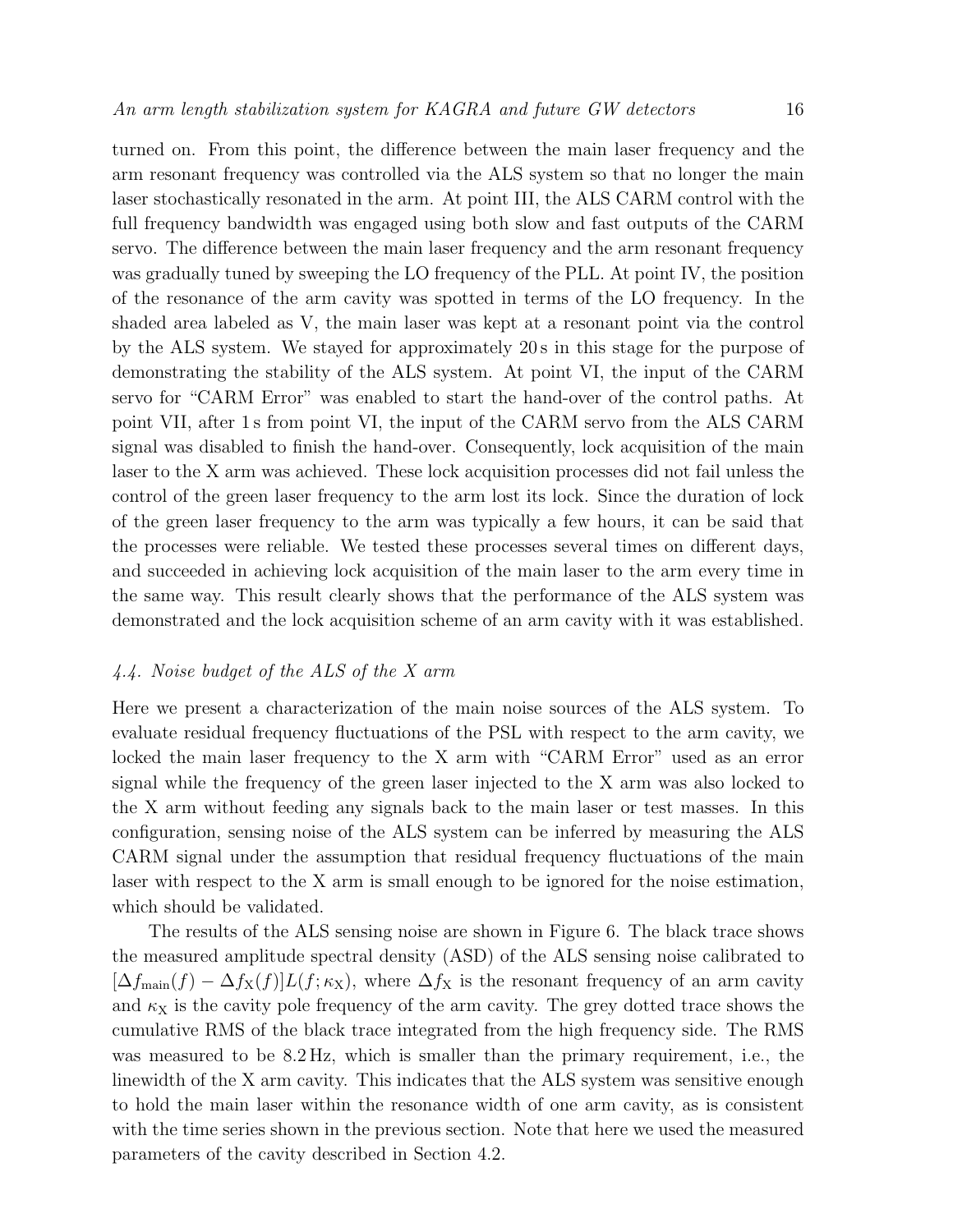

Figure 6. Noise budget plot of sensing noise of the KAGRA ALS. We evaluated the sensing noise instead of directly measuring the ASD of "CARM Error" with the PSL frequency controlled via the ALS system, in order to eliminate possible nonlinear behavior in the "CARM Error" PDH signal. The black trace shows the measured ASD of sensing noise of the ALS, calibrated to  $[\Delta f_{\text{main}}(f) - \Delta f_{\text{X}}(f)]L(f; \kappa_{\text{X}})$ . The grey dotted trace shows the cumulative RMS of the black trace from the high frequency side. The blue dashed line shows total noise, quadrature sum of the contributions of all the known noise sources described in the following. The magenta trace shows the sum of the contributions of noises related to the PSL and its frequency stabilization. The brown line shows the estimated residual contribution of arm length fluctuations caused by seismic motion. The red trace shows the contribution of noises associated with the PLL of the auxiliary laser including free-run frequency fluctuations of the auxiliary laser. The green trace shows the contribution of phase noise caused by the optical fiber for the green laser. The light green trace shows the contribution of noise of the photodetector circuit to obtain the PDH signal of the green laser. The yellow-green trace shows the contribution of noise of the servo circuit for the feedback to the VCO. The yellow trace shows the contribution of phase noise of the VCO.

In order to investigate the origin of measured sensing noise of the ALS system, we made a number of supplemental measurements to estimate the contributions of the various noise sources. Figure 6 shows the results. The blue dashed line shows total noise, which is quadrature sum of the contributions of all the considered noise sources. In the frequency band approximately between 10 Hz and 1000 Hz, phase noise caused by the optical fiber for the green laser limited total noise. It shows a good agreement with measured sensing noise. In contrast, there is discrepancy between total and measured noise at low frequencies below 10 Hz. This indicates there were noise sources that are not taken into account. The magenta trace includes the residual fluctuations of the main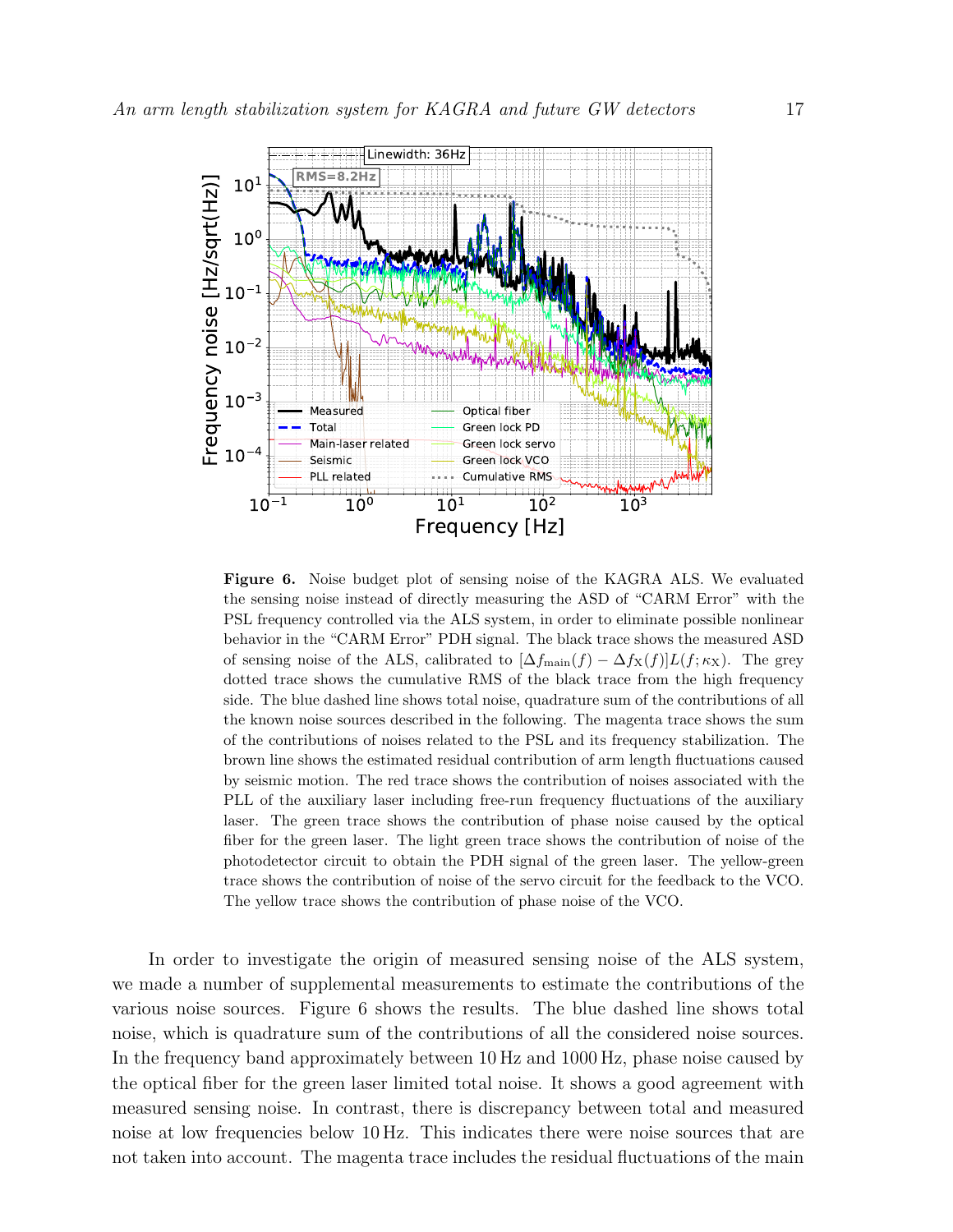

Figure 7. Spectrum of the coherence between the longitudinal motion of PR2 and sensing noise of the ALS system.

laser frequency and was lower than the black trace, which validated the assumption of this noise evaluation scheme.

# 5. Discussion

### 5.1. Noise sources

Let us discuss here the implications of the noise analysis shown in Figure 6. Comparing Figures 3 and 6, it is clear that we had underestimated the fiber phase noise. This probably came from the difference of the environment between the KAGRA site and the fiber testing setup. The optical fibers in KAGRA were laid on cable racks and the wall of the laser room enclosure, and they suffer from vibration and air flow. Since it is known that phase noise caused by an optical fiber can be largely suppressed by a fiber noise cancellation technique [28], we can suppress this noise by implementing such a technique if further improvement of the noise performance is required.

The possible noise sources that might account for the discrepancy between total and measured noise at low frequencies below 10 Hz are the couplings from the motion of the suspended optics. We observed significant coherence between measured sensing noise of the ALS system and the longitudinal motion of PR2 sensed by its local sensors [34] at the peak at 0.45 Hz (Figure 7). PR2 reflects the main laser but transmits the green laser. Therefore, its longitudinal motion must have caused Doppler shift only in the frequency of the main laser. The amount of the PR2 motion sensed by the local sensors was  $0.85 \,\mu\text{m}/\sqrt{\text{Hz}}$  at  $0.45 \text{ Hz}$ . Since the amount of the Doppler shift can be expressed as  $2v/\lambda$ , where v is velocity of the mirror and  $\lambda$  is wavelength of the main laser, the Doppler shift caused by PR2 is estimated to be  $4.5 \frac{\text{Hz}}{\sqrt{\text{Hz}}}$ , which is comparable to the peak height in the sensing noise at 0.45 Hz. On this Doppler noise issue, one strategy for improvement is an online noise subtraction utilizing the local sensors. Similarly, the motion of the steering mirror behind PR2 that is installed on a suspended breadboard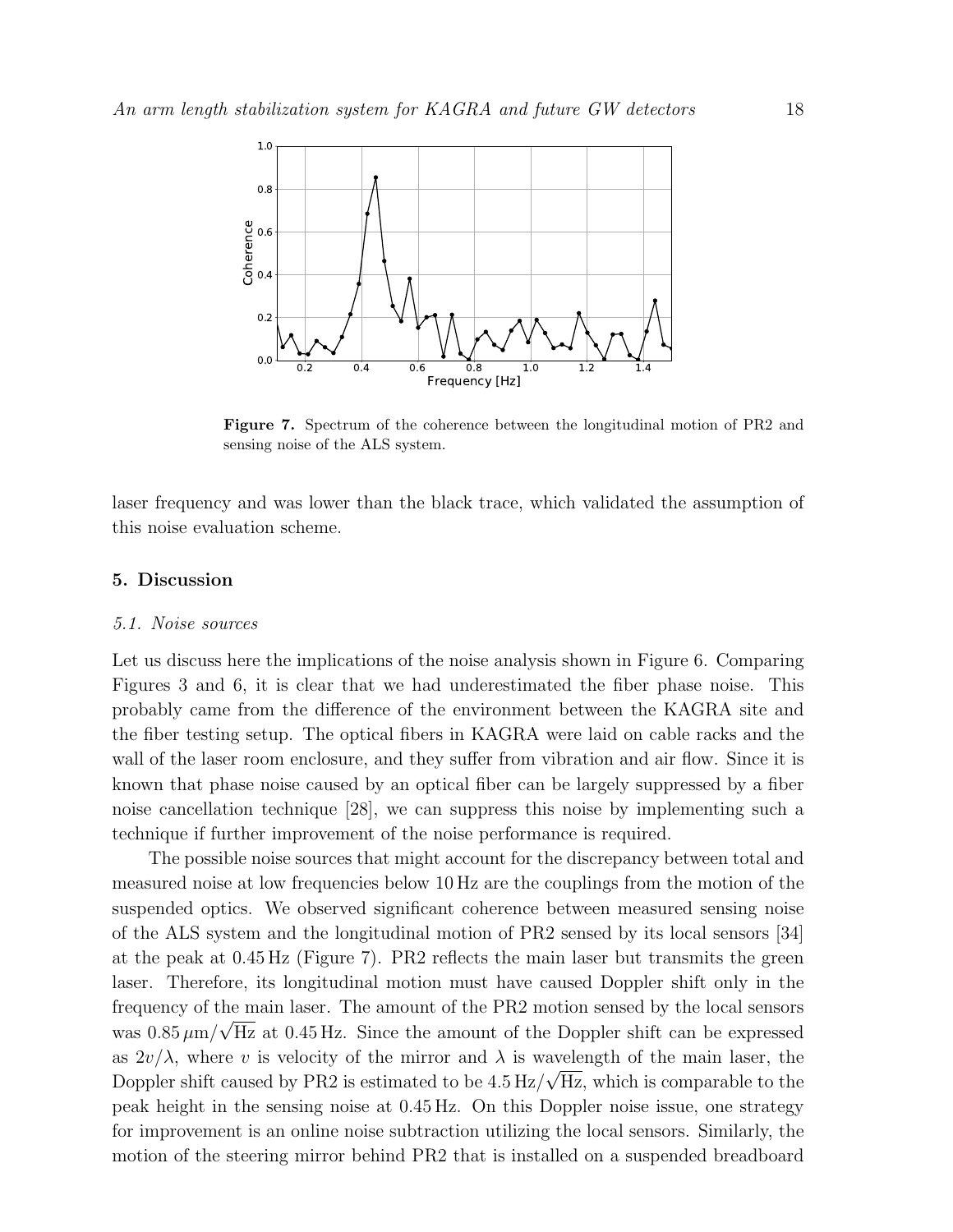might have introduced Doppler noise because this mirror is relevant only to the green laser. Although there was no direct way to prove it because we had no sensors for this mirror unfortunately, it is not likely that the Doppler shift caused by the steering mirror limited the noise performance; it can be inferred that the contribution of such a Doppler shift was smaller the sensing noise level of the ALS system, on the assumption that the amount of the motion of the steering mirror is on the same order of the seismic motion. In any case, we need further investigation on the discrepancy.

# 5.2. Towards lock of the full interferometer

Next, we discuss the demonstrated performance of the ALS system in the context of the full interferometer of KAGRA. As mentioned in Section 3.3, the measured RMS of the ALS sensing noise was well within the primary requirement (33 Hz). Therefore, assuming that we can achieve the same noise performance of the ALS system also for the Y arm, we will be able to lock the full interferometer using the ALS system with a help of the arm transmission signals [16]. Keeping the same assumption, we expect that the RMS of  $[\Delta f_{\text{main}}(f) - \Delta f_{\text{CARM}}(f)]L(f; \kappa_{\text{CARM}})$  will be 2.4 Hz (Figure 8). Figure 8 indicates that we need to improve the noise level of the ALS system in the frequency band lower than approximately 1 Hz to satisfy the more ambitious target, which is that the RMS of  $[\Delta f_{\text{main}}(f)-\Delta f_{\text{CARM}}(f)]L(f;\kappa_{\text{CARM}})$  is smaller than the full width of the CARM cavity. Although the current noise performance does not satisfy the more ambitious target, a previous work [35] suggested that a self-amplification process of the PDH signal might enable us to hand over the control paths directly from the ALS CARM to the REFL CARM signal, even if frequency fluctuations are larger than the linewidth. Achieving direct lock of CARM with the ALS system for the first time is a future work.

# 6. Conclusion

We designed a new type of the ALS system for KAGRA. It is scalable to the GW detectors even with longer arms such as the ones planned in the third generation detectors, thanks to the vertex injection of the green lasers to the arms. The detailed noise design of the ALS showed that the ALS can potentially enable us to directly hand over the CARM control from the ALS CARM to the PDH signal of the main laser of CARM, which will simplify the lock acquisition process. Utilizing the X arm cavity, the performance of the new ALS was tested and characterized as follows. (1) Lock acquisition of the arm cavity through the hand-over from the ALS CARM to the PDH signal of the main laser were demonstrated. (2) The noise characterization of the system showed that the RMS of  $[\Delta f_{\text{main}}(f) - \Delta f_{\text{X}}(f)]L(f; \kappa_{\text{X}})$  reached 8.2 Hz, with  $\Delta f_{\text{main}}(f)$ controlled by the ALS system. The RMS was well within the linewidth of the single arm cavities (33 Hz) and thus the noise performance should be sufficient for lock acquisition of the full interferometer of KAGRA. These results show that the new ALS system has been experimentally established.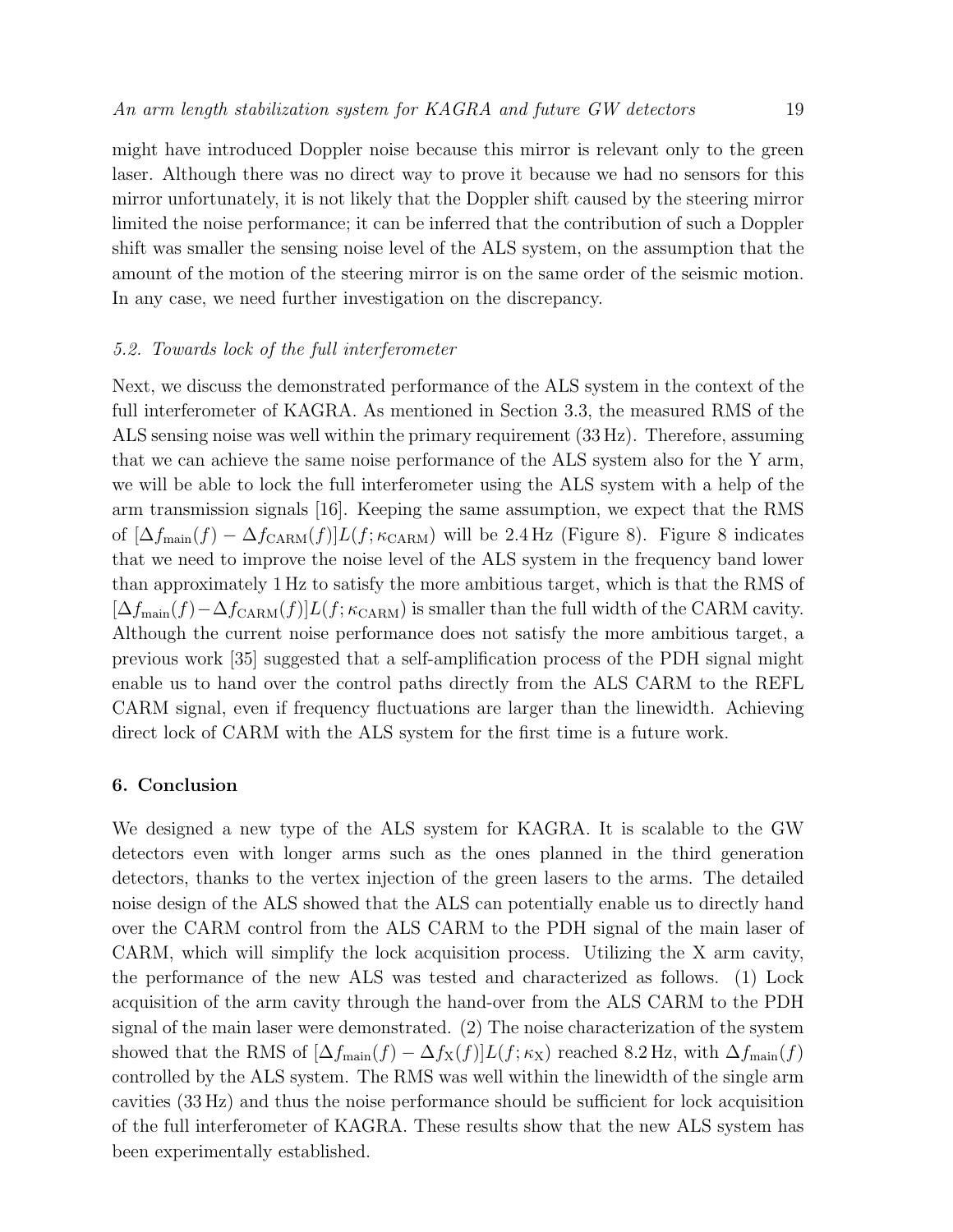

**Figure 8.** Expected spectrum of the ASD of  $[\Delta f_{\text{main}}(f) - \Delta f_{\text{CARM}}(f)]L(f; \kappa_{\text{CARM}})$ , calculated from measured sensing noise of the ALS of the X arm. We assumed that sensing noises of the ALS of the X and Y arm are independent. The grey dotted trace shows the cumulative RMS of the black trace from the high frequency side. The designed noise level of the ALS system are shown again by the blue trace for comparison.

# Acknowledgments

This work was supported by MEXT, JSPS Leading-edge Research Infrastructure Program, JSPS Grant-in-Aid for Specially Promoted Research 26000005, MEXT Grant-in-Aid for Scientific Research on Innovative Areas 24103005, JSPS Core-to-Core Program, A. Advanced Research Networks, the joint research program of the Institute for Cosmic Ray Research, University of Tokyo, National Research Foundation (NRF) and Computing Infrastructure Project of KISTI-GSDC in Korea, the LIGO project, and the Virgo project.

#### References

- [1] B. P. Abbott et al., Phys. Rev. Lett. **116**, 061102 (2016).
- [2] B. P. Abbott et al., Phys. Rev. Lett. 119, 161101 (2017).
- [3] B. P. Abbott et al., Astrophys. J. Lett. 848, L12 (2017).
- [4] KAGRA Collaboration, LIGO Scientific Collaboration and Virgo Collaboration et al., Living Rev. Relativ. 21, 3 (2018).
- [5] L. Wen and Y. Chen, Phys. Rev. D 81, 082001 (2010).
- [6] H. Takeda, A. Nishizawa, Y. Michimura, K. Nagano, K. Komori, M. Ando, and K. Hayama, Phys. Rev. D 98, 022008 (2018).
- [7] T. Akutsu et al., Prog. Theor. Exp. Phys. 2018, 013F01 (2018).
- [8] K. Somiya, Class. Quantum Grav. 29, 124007 (2012).
- [9] T. Akutsu et al., Class. Quantum Grav. 36, 165008 (2019).